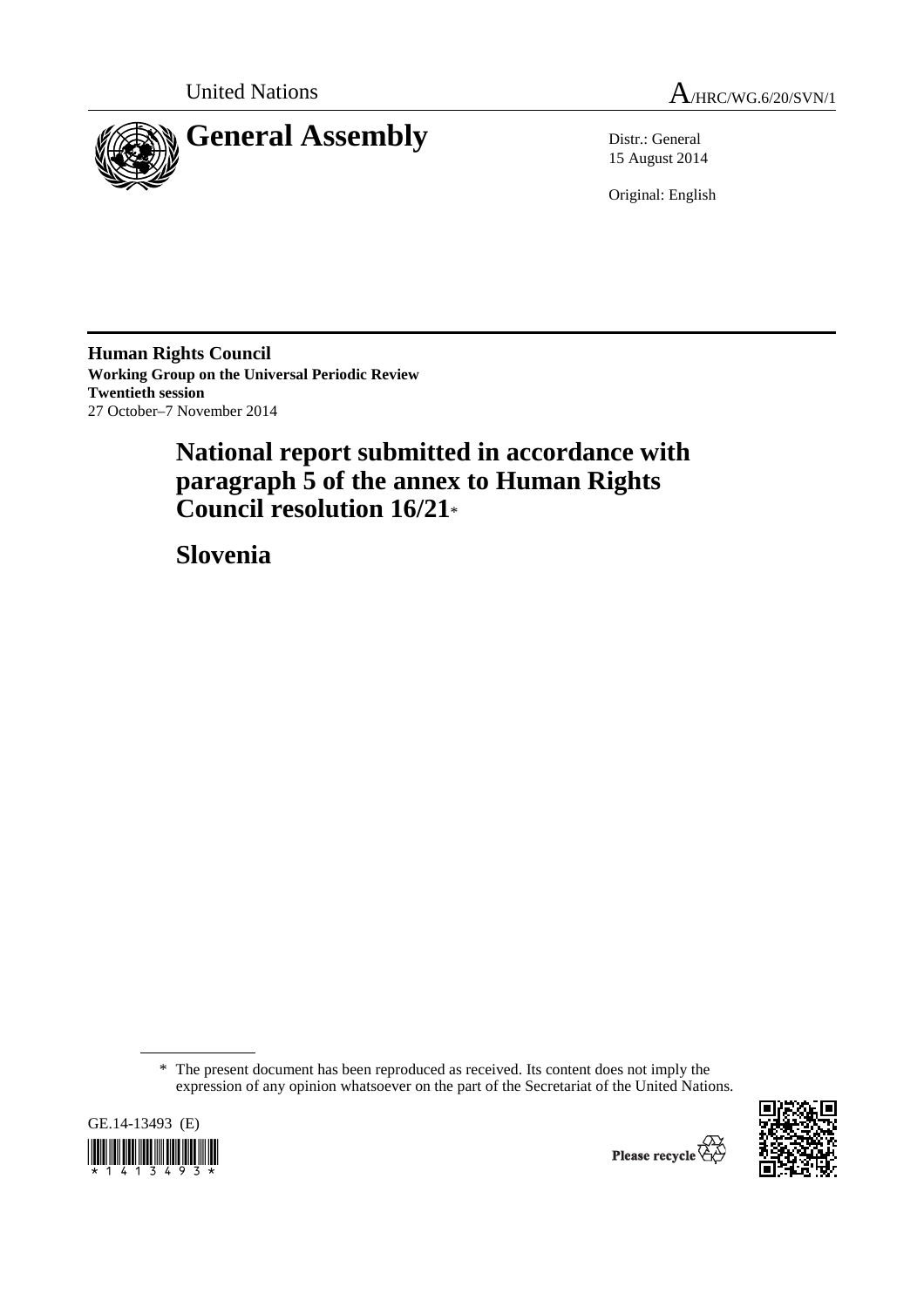# **I. Report drafting methodology**

1. In March 2012, the Republic of Slovenia submitted mid-term report on the implementation of 2010 UPR recommendations to the OHCHR. Both the Interministerial Working Group for Human Rights (IWGHR) and NGOs have been regularly informed about their implementation. The Ministry of Foreign Affairs (MFA) coordinated the drafting of the national report in co-operation with all relevant ministries and Government services. Prior to Government approval, the draft was examined by the IWGHR and communicated to NGOs and the Human Rights Ombudsman.

# **II. Developments regarding the normative and institutional framework and the protection and promotion of human rights since 2010**

2. Several changes in the institutional framework have been made since the presentation of the first report (A/HRC/WG.6/7/SVN/1). The Office for Equal Opportunities (OEO) has been abolished and its remit taken over by the Ministry of Labour, Family, Social Affairs and Equal Opportunities (MLFSAEO); the Office for National minorities has been included in the Prime Minister's Office; and the Office for Religious Communities has been operating within the Ministry of Culture (MoC). For the first time, a State Secretary responsible for dialogue with civil society and the coordination of citizens' initiatives has been appointed to the Prime Minister's Office. The Advocate of the Principle of Equality now operates within the MLFSAEO. NGOs are pointing out that the Advocate's role and the broader institutional framework for human rights protection should be enhanced. Slovenia is examining the modalities of including the Human Rights Ombudsman under Group A of the Paris Principles relating to the status of National Human Rights Institutions.

3. Since 2010 review Slovenia has adopted several new measures.

4. Several changes were introduced in the **amended Criminal Code1** , which entered into force in May 2012, including longer periods of limitation on the execution of sentences, revised definitions of the offences of terrorism and trafficking in human beings (THB), the introduction of new offences of grooming persons under the age of 15 for sexual purposes, and intentional access to pornographic material by using information and communication technologies. Exploitation through prostitution has been defined as an aggravated offence in cases when the victim is a minor, and a more severe sentence is imposed for the abuse of minors in order to produce material of a pornographic nature or the use of minors in pornographic performances. The provision on public incitement to hatred, violence or intolerance was also amended; now ethnic symbols are classified as a protected category, and web publication of words referring to ethnicity is considered an aggravated offence. Following the ratification of the Kampala amendments to the Rome Statute of the ICC, a more precise definition of the crime of aggression was included in the Code and war crimes were extended to the use of poisons, gases and 'dumdum bullets' also in internal conflicts. The amended Code also restricted the liability of responsible editors for criminal offences committed by publication; editors are not liable if the authors are known and consented to the publication and if nothing would impede their prosecution. There is no liability for administrators of freely-accessible websites allowing real-time comments without prior approval where the administrator cannot prevent their publication.

5. At the same time, the amended Criminal Procedure Act introduced a socalled preliminary hearing at which the defendant can enter into a plea bargain with the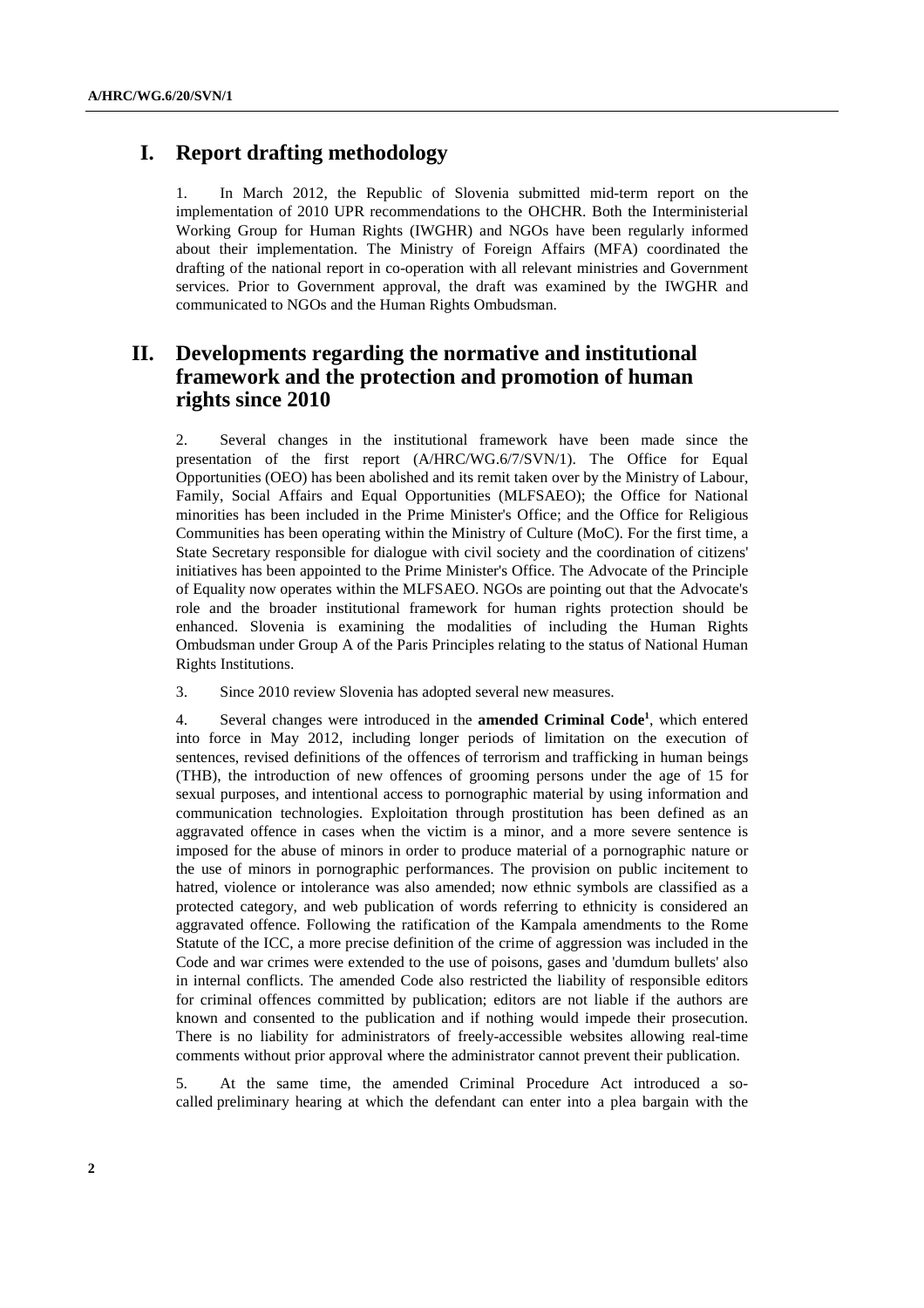plaintiff and plead guilty. As a consequence, such proceedings are limited to a sentencing hearing, and the sentence may be reduced below the statutory minimum.

6. In the reference period, legislative and policy activities related to preventing and combating THB were drafted in accordance with EU documents and guidelines<sup>2</sup>. Article 113 of the Criminal Code which deals with THB was expanded to include a new mode of culpability. Apart from sexual exploitation, forced labour, enslavement and servitude, trafficking may also serve the purpose of the use of traded persons for the perpetration of offences (e.g. recruitment for street-theft). The first paragraph was amended to dispel any doubts as to whether THB with the consent of the injured person constitutes an offence. In the second paragraph, "giving or receiving payments or benefits to achieve the consent of a person having control over another person" was included as an aggravated form of this offence. A new third paragraph was added to Article 199 (Undeclared Employment), explicitly referring to the exploitation of victims of THB.

7. In 2013, the National Assembly (NA) passed a constitutional act on **constitutional**  amendments<sup>3</sup>. Accordingly, a legislative referendum may be called by 40,000 voters, and no longer by a third of deputies or by members of the National Council. The Constitution now defines issues on which it is not possible to hold a referendum, i.e. laws ratifying treaties and laws intended to rectify non-constitutional situations concerning human rights.

8. Since 2008, the economic crisis has also affected various **social rights**. Due to soaring unemployment and diminished income among the general population, the number of people at risk of poverty has been increasing since 2009 among all social groups and in all household types (from 11.3% in 2009 to 13.5% in 2012). The risk is high also among people above the age of 65 (19.6% in 2012), especially elderly women living alone. The risk of poverty among children increased from 11.2% in 2009 to 13.5% in 2012. The share of persons who are severely materially deprived (by at least 4 out of 9 elements of deprivation) was 6.1% in 2009 and 6.6% in 2012. NGOs note the increasing number of persons without adequate health insurance.

9. Due to the harsh social situation, and despite adopting austerity measures for budget consolidation, the Government is trying to safeguard the rights and status of the most vulnerable population groups. In its strategic documents (e.g. the Resolution on the National Social Assistance Programme 2013–2020, adopted by the NA in April 2013) and the National Reform Programmes<sup>4</sup>, Slovenia is aiming to reduce the number of persons at risk of poverty or social exclusion by 40,000 by 2020 (compared to 2008). Despite the grave social situation, the system of social transfers is still quite effective in mitigating poverty. The effect of social transfers (pensions excluded) on reducing the risk of poverty in 2012 was 46.4%, ranking Slovenia among EU Member States with social transfers (pensions excluded) most affecting the risk of poverty rates<sup>5</sup>. Slovenia is still among countries with relatively small inequalities in income distribution. In 2012, the Gini coefficient was  $23.7\%$ <sup>6</sup>.

10. In 2010, two new social acts were passed (the Exercise of Rights to Public Funds Act<sup>7</sup> and the Social Assistance Benefits Act<sup>8</sup>), regulating the rights provided from public funds dependent on the material status of individuals and families. Both acts took effect in January 2012. The new social legislation was aimed at establishing a more just and sustainable system of granting public benefits dependent on the material (income and property) status. However, it resulted in a reduction of public funds and the number of beneficiaries. Based on analyses of the implementation of the new legislation and comments of the expert public, in 2013 the MLFSAEO drafted the Act Amending the Social Protection Benefits Act<sup>9</sup> and the Act Amending the Exercise of Rights to Public Funds  $Act^{10}$ . The new amendments increase the amount of public funds available to certain vulnerable and disadvantaged groups, thus improving their material status. In addition, the number of beneficiaries of cash social assistance and income support has increased, the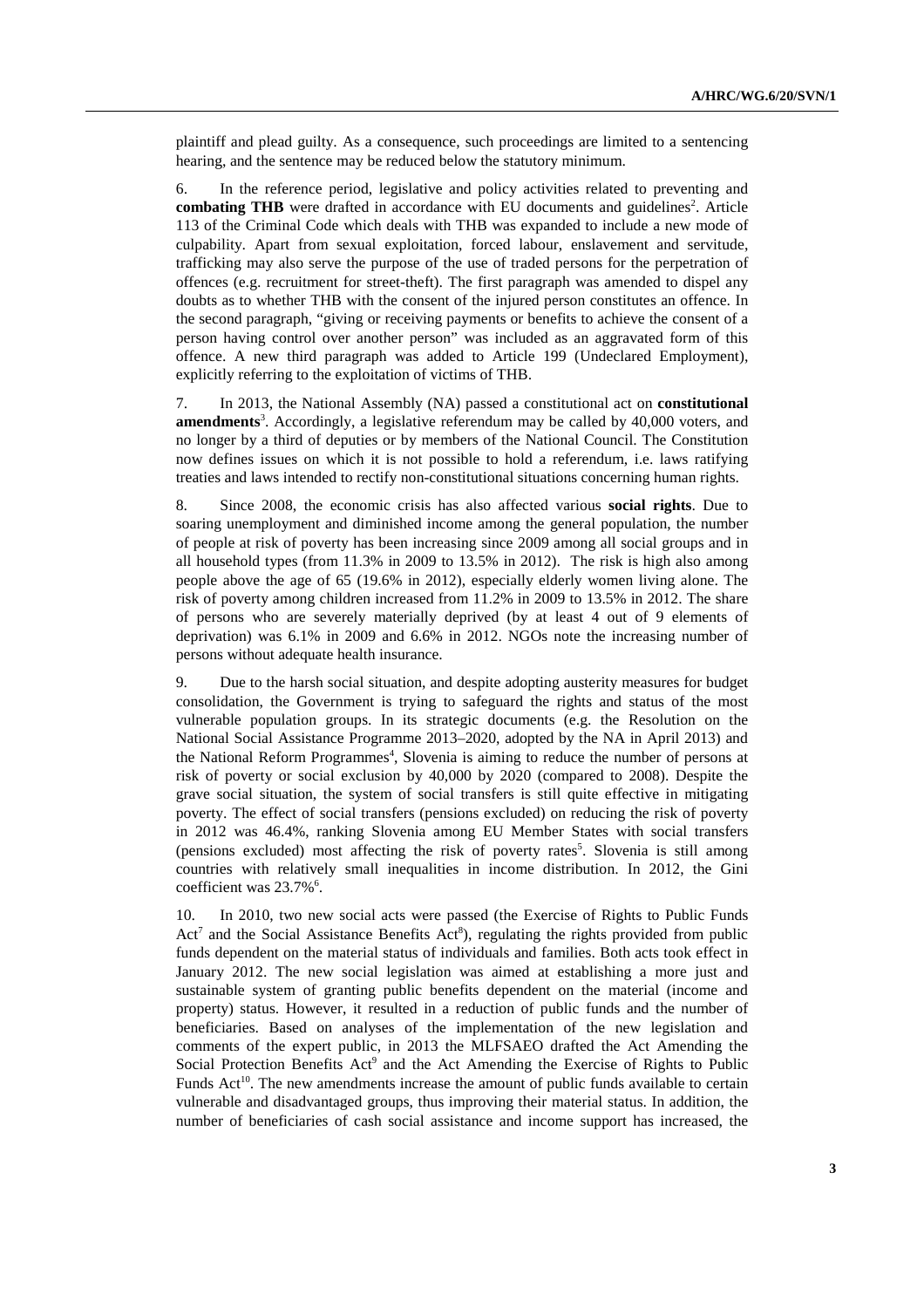conditions for obtaining extraordinary cash social assistance have improved, and seasonal fluctuations in periodical income are taken into account.

11. Apart from cash social assistance provided directly to beneficiaries, MLFSAEO has been co-financing various social security programmes, which are carried out by NGOs. These usually target the most vulnerable groups. The state allocates funds for the operation of humanitarian NGOs in the field and their programmes. NGOs act as partners in addressing social distress.

12. In **education**, the amended Placement of Children with Special Needs Act<sup>11</sup> redefines the placement procedure in accordance to the children's special education needs. In 2011, a White Paper on Education in Slovenia was published, which includes an analysis of the school system and proposes systemic solutions. This core curricular document defines the basic education objectives of educational institutions. Three important long-term resolutions have been adopted: the Resolution on the National Programme for Youth 2013–  $2022^{12}$ , the Resolution on National Programme of Adult Education  $2012-2020^{13}$  and the Resolution on the National Programme of Higher Education 2011–202014. In September 2010, new Rules on School Order in Secondary Schools<sup>15</sup> entered into force, stipulating the rights and obligations of, and prohibitions for, students during school classes, the method of exercising rights, fulfilling obligations and actions in cases of breaches defined in the Rules and general acts, and schools' obligations.

13. In January 2014, the Government adopted a **Youth Guarantee scheme and an implementation plan for 2014–2015.** Its key objectives are: providing for a smooth transition between school and work; the faster integration of unemployed young people in the labour market; reduction of the unemployment rate. By adopting the Youth Guarantee, Slovenia undertook to offer employment to every young person between 15 and 29 years of age (including internship), in-service training, enrolment in formal education or a shorter form of institutionalised or practical training within four months of signing on the unemployment register with the Employment Service of Slovenia.

14. One of the main objectives of the recent **labour legislation** reform was to reduce labour market segmentation by amending legislation<sup>16</sup> relating to the job security. Specific provisions on concluding contracts for a definite period and measures guaranteeing greater security for the most vulnerable groups were part of the reform. Another new provision is the right to severance pay on the expiry of an employment contract for a definite period of time. Additional measures for reducing labour market segmentation are included in the new pension legislation. The amended Pension and Disability Insurance Act provides for employer allowances in employing elderly and young workers, mothers caring for a child under three years of age, and persons registering as self-employed for the first time. A specific issue that has to be tackled with regard to labour market segmentation is student work $17$ .

15. Since 2010 numerous regulations were adopted in an effort to codify **health care**. The amended Health Services  $Act^{18}$  enhanced public health activities, guaranteeing highquality public health service with the available funds, while attaining maximum benefits and the satisfaction of its users. Amendments to the Health Care and Health Insurance  $Act<sup>19</sup>$ strove to attain more equal conditions for all liable for the payment of health insurance contributions, lower coverage from compulsory health insurance, the inclusion of therapeutic groups of medications in the supply of medicinal products system and lower sick pay for the first 90 days of sick leave. The 2013 amendments to the Health Care and Health Insurance  $Act^{20}$  remedied certain imbalances in compulsory health insurance contributions, increasing the solidarity of insured persons. The Directive on the application of patients' rights in cross-border healthcare was transposed into the Slovenian legislation.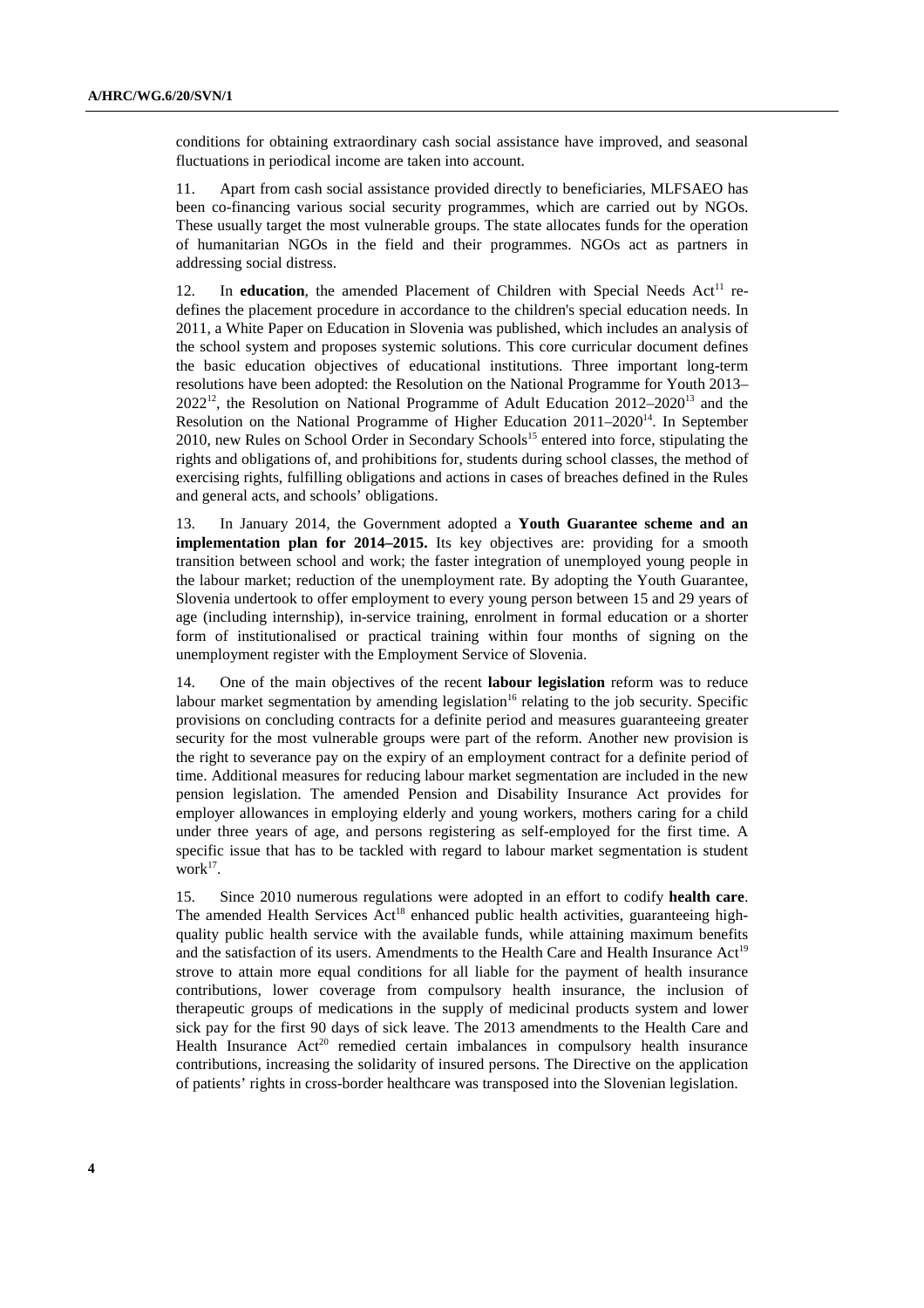16. Regarding **adequate housing**, the number of beneficiaries has been increasing since the introduction of housing subsidies, particularly in urban municipalities.<sup>21</sup> The need for housing units is increasing as well; according to a 2012 estimate, an additional 600 units are needed. A National Housing Programme for the period 2014–2023 is being drafted to replace the abolished savings scheme<sup>22</sup>, with more effective measures guaranteeing adequate housing for young people and other vulnerable population groups.

17. A healthy and clean environment is highly valued by Slovenian citizens and the **right to a healthy living environment** is enshrined in the Constitution and regulated by the Environment Protection Act. The latter was adopted on 22 April 2004 and last amended in October 2013 in order to rectify certain violations noted by the European Commission and to bring the act up to date with current trends and insights and the state of the global environment. The amended act allows for greater public influence on the regulation of environmental issues. The Government's main strategic environment tasks are environment protection and prevention of degradation by means of planning policies and measures to guarantee quality ambient air, especially in areas where permitted levels of pollutants have been persistently exceeded, with considerable progress having been made. The Government also strives to conserve the ecosystems, nature and water resources, including access to drinking water by completing the water supply network and waste management infrastructure. Special concern is devoted to the sustainable use of natural resources and the promotion of sustainable production and consumption.

18. In May 2010, Catarina de Albuquerque, UN Special Rapporteur **on the human right to safe drinking water and sanitation**, visited Slovenia as the first UN Human Rights Council special procedure mandate holder. Apart from her generally positive assessment of the visit and situation in Slovenia, her final report includes several critical remarks on the access of the Roma community in the Dolenjska region to water and sanitation; the issue is being addressed systematically to achieve long-term results $^{23}$ .

19. From 7 to 9 April 2014, Marta Santos Pais, Special Representative of the UN Secretary-General on Violence against Children, participated in the 24th session of the National Children's Parliament and a round-table organised by the MFA to mark the 25th anniversary of the Convention on the Rights of the Child. During her visit, she held talks with numerous representatives of Government and NGOs and attended a celebration on 8 April, International Roma Day.

20. To resolve the **issue of persons erased** from the Register of Permanent Residents, the Act Regulating the Legal Status of Citizens of Former Yugoslavia Living in Slovenia<sup>24</sup> was adopted in 2010 and took effect on 24 July 2010.<sup>25</sup> It allowed persons erased from the Register of Permanent Residents to regulate their status, with the possibility of obtaining a permanent residence permit dating from the erasure onwards (with retroactive effect).

21. Additionally, in 2013 a special compensation scheme was adopted guaranteeing just satisfaction for persons whose human rights had been violated in this manner: the Act on Compensations for Persons Erased from the Register of Permanent Residents<sup>26</sup> entered into force on 18 December 2013, with effect from 18 June 2014.

22. Since 2010 several amendments to the **International Protection Act**<sup>27</sup> were adopted. Most of them raised the standards of procedures for obtaining international protection, gave more rights to applicants and improved the conditions for the successful integration of persons under international protection. The Act introduced an allowance for international protection applicants and reduced the period for their inclusion in the labour market, while granting equal conditions for their access to higher and university education as those afforded to Slovenian citizens. The amount of financial assistance for displaced applicants was reduced, while they may still decide to stay at an Asylum Centre that provides full board. *Pro bono* legal aid to international protection applicants in appeal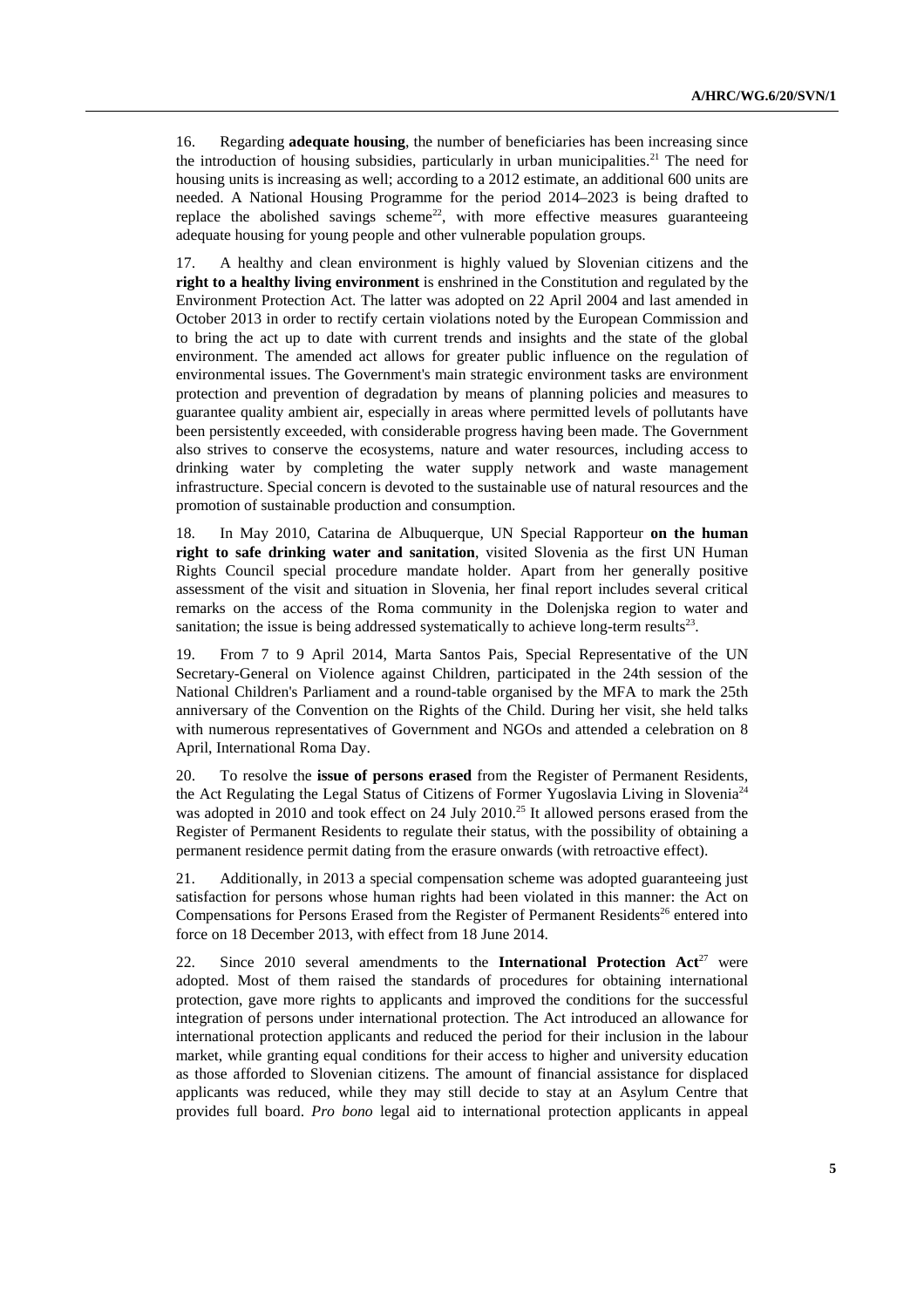procedures is guaranteed through a legal aid project funded by the responsible ministry with the assistance of the European Refugee Fund and continually provided by NGOs in the Asylum Centre on a daily basis, allowing for effective and high-quality exercise of applicants' rights in the procedure. Legal representation of unaccompanied minors has been comprehensively regulated and the scope of their health-care rights has been expanded.

23. In 2011, a new **Aliens Act<sup>28</sup>** entered into force, based on that of 1999. It follows the European Commission guidelines on free movement of persons. New features include national interest when granting a residence permit, and expanded rights and relief for migrants. Consequently, aliens facing deportation have more rights; they can leave the country voluntarily and are guaranteed legal protection. The Act also provides for the protection of rights of aliens who are victims of illegal employment by allowing them to acquire permission to stay and subsequently a residence permit if they are willing to cooperate with the judicial authorities in (criminal and civil) proceedings against the employer. The new Act explicitly stipulates the possibility of regulating the status of victims of THB. In April 2014, a law amending the Aliens Act<sup>29</sup> was passed, which will enter into force on 1 January 2015. Together with the act amending the Employment and Work of Aliens Act, it introduces a single residence and work permit and facilitates obtaining a residence permit for certain categories of aliens by removing administrative obstacles and introducing the 'one-stop shop' principle. The legislation was also adapted to EU standards on readmission.

24. The amended **Elementary School Act<sup>30</sup>** of 2011 is also pertinent for aliens. It stipulates organisation of Slovene language and culture classes for children living in Slovenia whose mother tongue is not Slovene upon their enrolment in school, as well as classes in their mother tongue and culture, in cooperation with their countries of origin. In order to assist pre-school institutions and schools in planning education activities involving immigrant children, in 2012 the Ministry of Education, Science and Sport (MESS) adopted amended Guidelines for the inclusion of pre-school and school migrant children. MESS cofinances elective classes in mother tongue and culture for children of immigrants, by providing a lump sum payment for each student attending. Teachers are paid either by the country concerned, parents or societies. Since August 2013, MESS has financed a project "Training Professionals to Achieve Better Integration of Basic and Secondary School Immigrant Students into the Educational System". The primary objective is to facilitate the integration of children from minority communities and of immigrants into the educational system, and enhance the intercultural competences of teachers and other professionals concerned.

25. On 5 June 2010, the **Integrity and Prevention of Corruption Act**<sup>31</sup> entered into force, expanding the remit of the Commission for the Prevention of Corruption and introducing a politically more independent system for appointing its members, i.e. appointment by the President on the proposal of a special panel. Having additional competences, the Commission has become a minor offence authority. On suspicion of a crime of corruption, it informs the Police and the Prosecutor's Office thereof. In 2011, the Act was twice amended, extending the Commission's mandate. Nonetheless, the Commission assesses that the Act is still deficient and unclear in certain parts, especially regarding the Commission's statutory competences for effective supervision and sanctioning, and the lack of qualified personnel to perform its tasks. The programme of Government measures to combat corruption, which will be implemented in 2014 and 2015, foresees the reorganisation of the Commission, which will be accompanied by amendments to the Act enhancing the supervisory competences of the Commission and establishing an independent supervisory body to assess its work in terms of integrity, objectivity, and efficiency.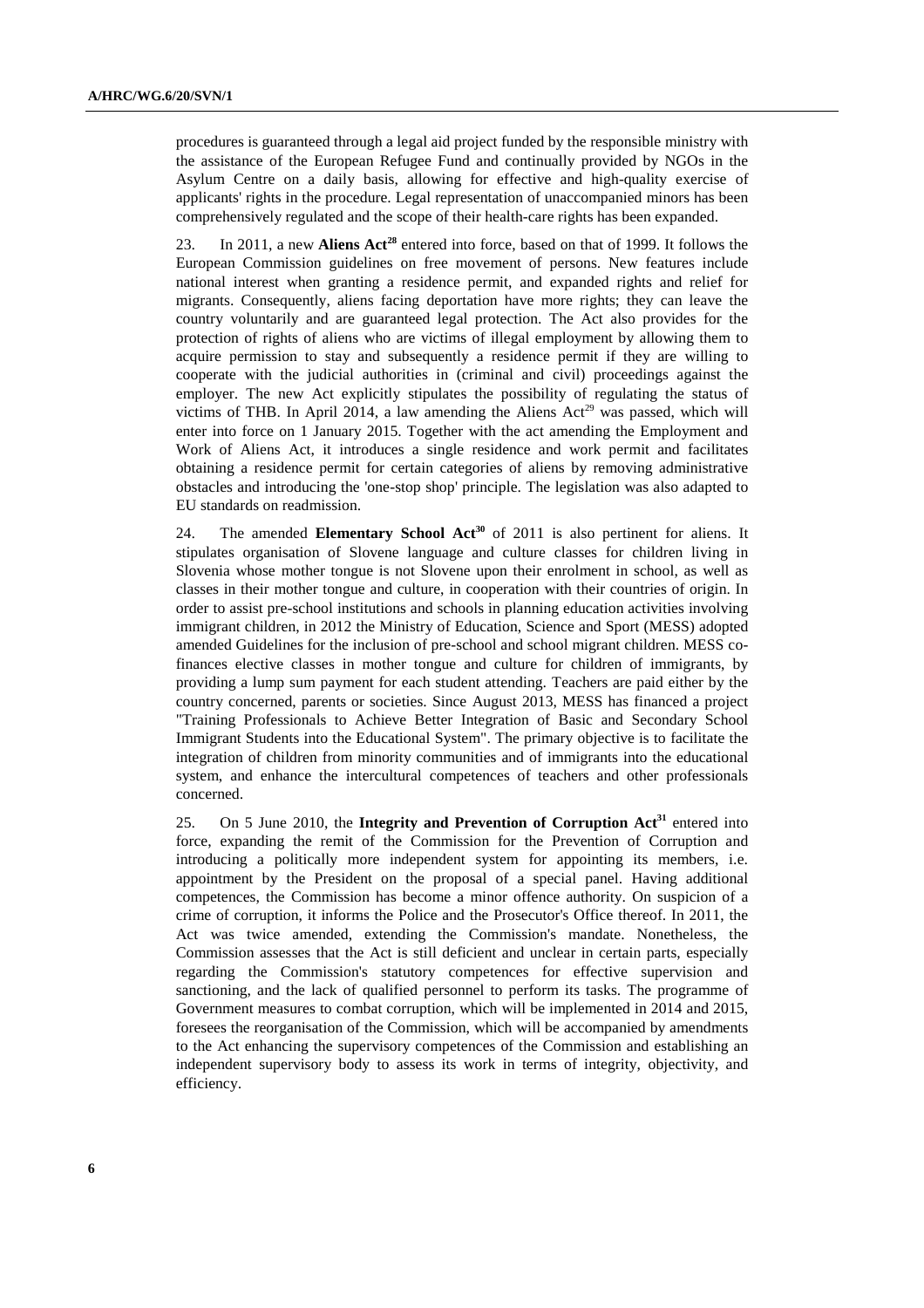26. In Slovenia, **freedom of conscience** is guaranteed in accordance with international conventions, the Constitution and partially by the Religious Freedom Act<sup>32</sup>. In 2010, the Constitutional Court included the right to legal personality in the definition of religious freedom and thus repealed the strict criteria for registering a religious community under the Religious Freedom Act. A religious community may now be established by ten adult residents $33$ . Owing to the constitutional separation between the state and religious communities, the Constitutional Court prohibited the employment of religious workers in prisons and hospitals for performing religious activities.

27. Since December 2011, Slovenia has been a full member of the **International Holocaust Remembrance Alliance** (IHRA). The Slovenian Delegation to the IHRA will focus also on the 'hushed-up' genocide of the Roma during World War II.

28. The **IWGHR** coordinates reporting in accordance with the ratified treaties and other mechanisms for the protection of human rights and monitors the implementation of Slovenia's international commitments in this area, including voluntary commitments undertaken in view of its candidacy for membership of the UN Human Rights Council for the 2016–18. IWGHR, headed by the MFA, includes representatives of all the ministries, the Statistical Office, the Prime Minister's Office, civil society and academia. It biannually presents its reports to the Government, and it may in its report include proposals for decisions to be taken by the Government.

- 29. Since 2010, Slovenia signed and ratified the following international treaties:
	- Council of Europe (CoE) Convention on the Protection of Children against Sexual Exploitation and Sexual Abuse (Lanzarote Convention); ratified on 26 September 2013, entered into force on 1 January 2014;
	- CoE Convention on Preventing and Combating Violence against Women and Domestic Violence; signed on 8 September 2011;
	- Protocol No. 15 amending the Convention for the Protection of Human Rights and Fundamental Freedoms; signed on 24 June 2013;
	- Protocol No. 16 to the Convention for the Protection of Human Rights and Fundamental Freedoms; signed on 2 October 2013;
	- Third Additional Protocol to the European Convention on Extradition; signed on 10 November 2010, ratification pending – to be considered by the NA;
	- Fourth Additional Protocol to the European Convention on Extradition; signed on 20 September 2012, ratification pending – to be considered by the NA;
	- Additional Protocol to the Convention on the Transfer of Sentenced Persons; ratified on 26 September2013, entered into force on 1 January 2014;
	- Optional Protocol to the Convention on the Rights of the Child on a Communications Procedure; signed on 28 February 2012;
	- Convention Concerning Tripartite Consultations to Promote the Implementation of International Labour Standards (ILO Convention 144); ratified on 29 June 2011, entered into force on 29 June 2012;
	- Convention Concerning Protection of the Right to Organise and Procedures for Determining Conditions of Employment in the Public Service (ILO Convention 151); ratified on 20 September 2010, entered into force on 20 September 2011;
	- Convention Concerning the Revision of the Maternity Protection Convention (Revised), 1952 (ILO Convention 183); ratified on 1 March 2010, entered into force on 1 March 2011;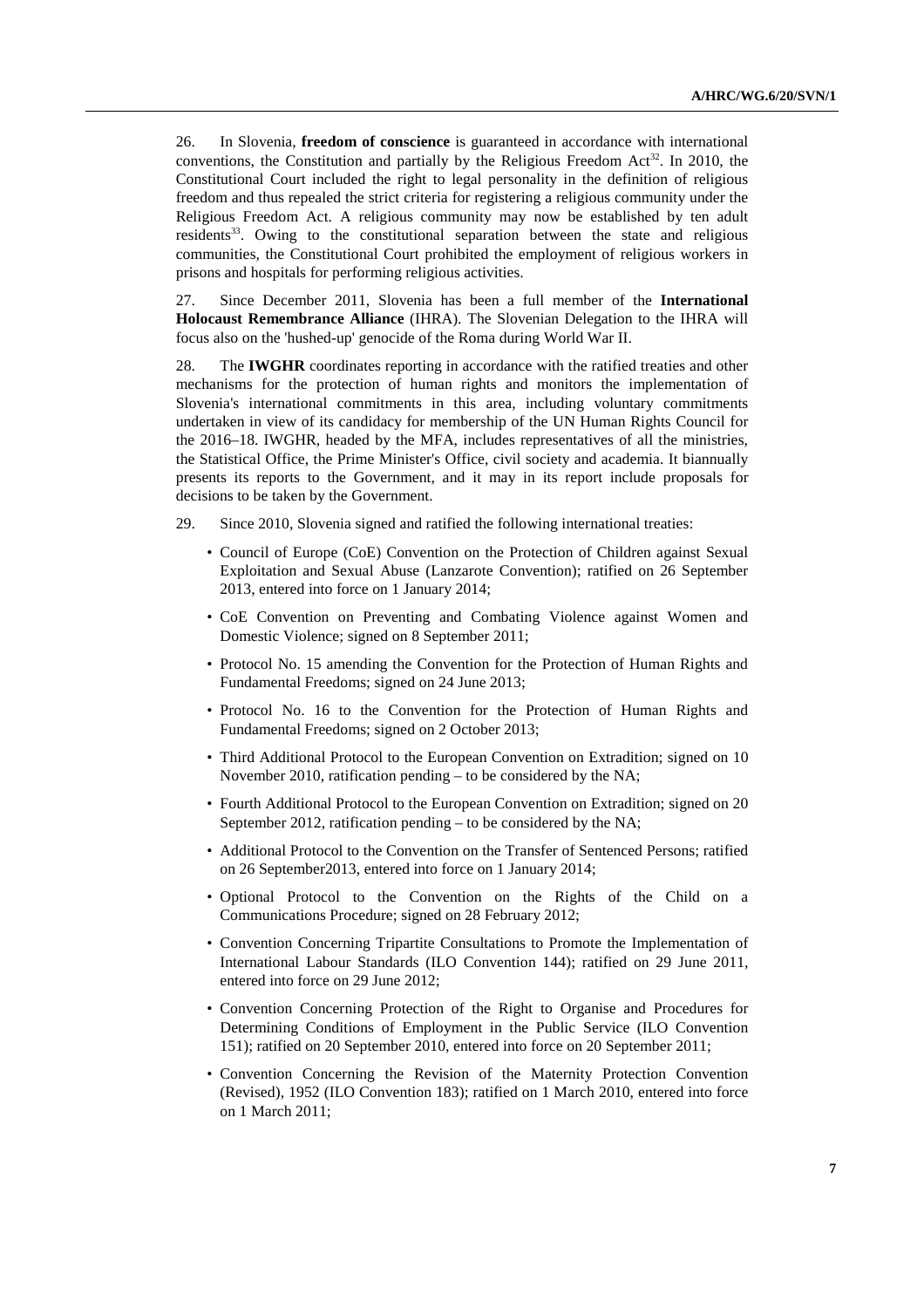- Protocol of 2000 to the Occupational Safety and Health Convention (ILO Convention 155), 1981; ratified on 1 March 2010, entered into force on 1 March 2011;
- Convention Concerning Night Work (ILO Convention 171); ratified on 10 February 2014;
- Convention Concerning the Promotional Framework for Occupational Safety and Health (ILO Convention 187); ratified on 10 February 2014.

30. In 2013, Slovenia's 4th Report to the CoE according to the European Charter for Regional or Minority Languages was evaluated and the relevant Committee visited Slovenia. In 2014, the country is submitting periodic reports under the ICCPR (3rd report), the ICERD (8th to 11th periodic reports), the CRPD (initial report), the CEDAW (5th and 6th periodic reports) and a Common Core Document. In November 2014, Slovenia will present its 2nd periodic report under the ICESCR.

# **III Implementation of adopted recommendations of the first round of the UPR**

# **A. Rule of law: court backlogs, trial without undue delay, fair trial and ill treatment by law enforcement officials (recommendations 30–31, 54– 57)**

31. Judicial reform aimed at increasing efficiency has been implemented; Slovenia is continuing its projects to reduce court backlogs. As a result, backlogs have been reduced to the point where they can no longer be considered a systemic problem.

| Courts              | 30.12.2008 | 31.12.2009 | 31.12.2010 | 31.12.2011 | 31.12.2012 | 30.9.2013 | Percentage<br>decrease<br>$(2008 - 2013)$ |
|---------------------|------------|------------|------------|------------|------------|-----------|-------------------------------------------|
| Higher-<br>instance | 667        | 242        | 326        | 788        | 1.005      | 999       | $+49.8%$                                  |
| District            | 10,748     | 14.452     | 24,275     | 24.121     | 22,355     | 20,192    | $+87.8%$                                  |
| Local               | 262,656    | 239,477    | 236,043    | 215,733    | 175,475    | 160,777   | $-38.8%$                                  |
| Total               | 274,071    | 254.171    | 260.644    | 240.642    | 198.835    | 181,968   | $-33.7\%$                                 |

Table 1: Backlogs in courts of general jurisdiction of first and second instance as at 30 September 2013.

32. A comparison of data from the previous report from 31 December 2008 with the recent data for the first nine months of 2013 indicates that the total number of backlogs in the courts of first and second instance was reduced by more than a third. This is a significant step forward, given that since 2009 stricter criteria were adopted for designating a case as backlog<sup>34</sup>.

33. A certain increase in the volume of court backlogs at second-instance higher courts and first-instance district courts, which, however, does not have significant effect on the total number of court backlogs, is the result of the 'soft' reorganisation of courts of first instance imposed by the Act Amending the Courts  $Act^{35}$ , which concentrated judicial authority in 11 districts as of 1 January  $2010^{36}$ . Since the focus is now on districts, the number of court backlogs has reduced in local courts, while in district courts it has slightly increased (in absolute terms). It should also be noted that there are 50 fewer judges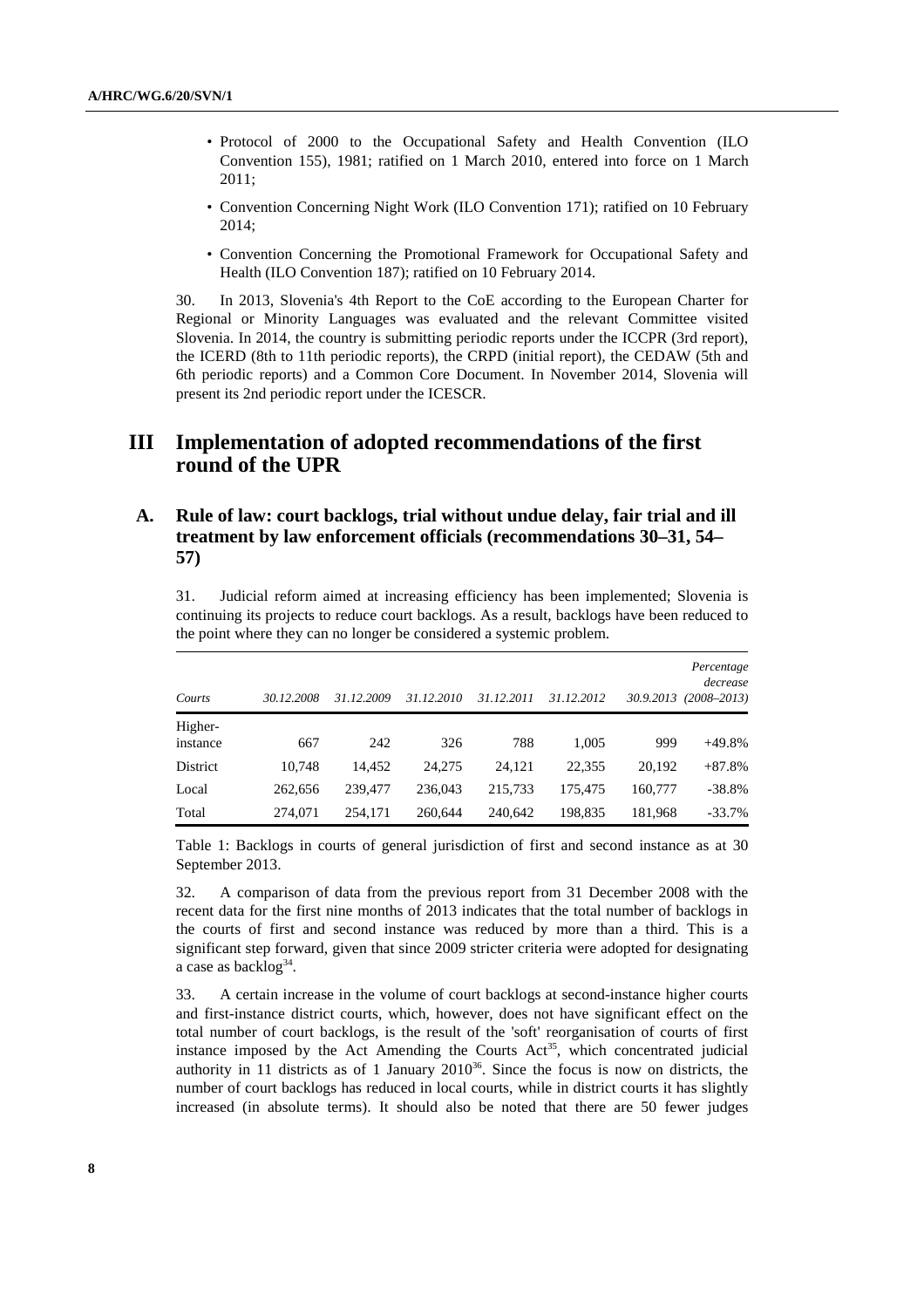compared to 2010, while the trend of reducing the burden of pending cases and court backlogs is proceeding at the same pace.

34. The Commitment to citizens to improve the situation in the judiciary was signed by the Prime Minister, the Minister of Justice and the President of the Supreme Court in June 2013. In addition to legislative measures, pending cases – especially concerning commercial disputes – are also being successfully tackled through organisational measures, particularly the so-called Procedural Triage, which was first implemented in 2012.

35. In 2013, police legislation was reformed in order to provide for more operational autonomy, for the protection of freedom and human rights in police procedures, and to ensure safety. This resulted in a higher level of human rights and freedoms, particularly concerning cases in which police officers abuse their powers to infringe people's rights and freedoms. Apart from internal supervision performed by the Ministry of the Interior (MoI) through managing police tasks and addressing complaints over the work of police officers and the Police themselves, police work is also scrutinised by several other institutions and bodies<sup>37</sup> to provide for independent, unbiased, timely, transparent, thorough and efficient investigations of alleged violations of human rights and fundamental freedoms during police procedures.

36. Since 2010, training of police officers and social services staff has been carried out by the Police within the new Recognising stereotypes, overcoming prejudice and eliminating discrimination in a multicultural society programme. Police officers also attend Romani classes. Apart from regular training on border issues and aliens, border police officers attend lectures on combating cultural stereotypes and discrimination against aliens and training on conducting interviews with illegal migrants. The Legal-informational centre for NGO's and the IOM cooperate with the Police during readmission procedures and offer *pro bono* legal aid to aliens. The officer higher education study programme, which was converted into a higher professional educational degree (6th level) in 2013, provides police officers with in-depth knowledge and skills for performing police duties, including protecting human rights in police procedures.

### **B. Anti-discrimination measures (recommendations 19, 21, 26, 63, 64)**

37. In 2010 and 2011, the OEO implemented the project Achieve Equality within Diversity, which included raising awareness of the **Equal in Diversity – Getting There** in society and pointing to the fact that no one should be discriminated on the grounds of race or ethnic affiliation, disability, age, religion or belief, gender, sexual orientation or any other personal circumstance. Guidelines for encouraging equality and protection against discrimination were drafted, workshops and training were organised for NGOs, civil servants at the national and local levels, judges and state prosecutors. There was an extensive media campaign aimed at raising awareness of the existence, prohibition and negative effects of discrimination, promoting diversity, multiculturalism and tolerance in general, irrespective of gender, nationality, race and ethnic origin, religion or belief, disability, age or sexual orientation**.** The website www.zagovornik.gov.si was launched, providing information about the project, basic facts about discrimination, tips and advice on what to do in cases of discrimination and the possibility of filing a petition for a case of alleged discrimination to be considered by the Advocate of the Principle of Equality. Leaflets with this information were published in 11 languages.

38. In addition to the Criminal Code, which, under certain conditions, defines **public incitement to hatred and intolerance** as an offence, such heinous acts are also prohibited by the Media  $Act^{38}$ , which explicitly prohibits the dissemination of programming that encourages ethnic, racial, religious, sexual or any other inequality, or violence and war, or incites ethnic, racial, religious, sexual or any other hatred and intolerance. Incitement to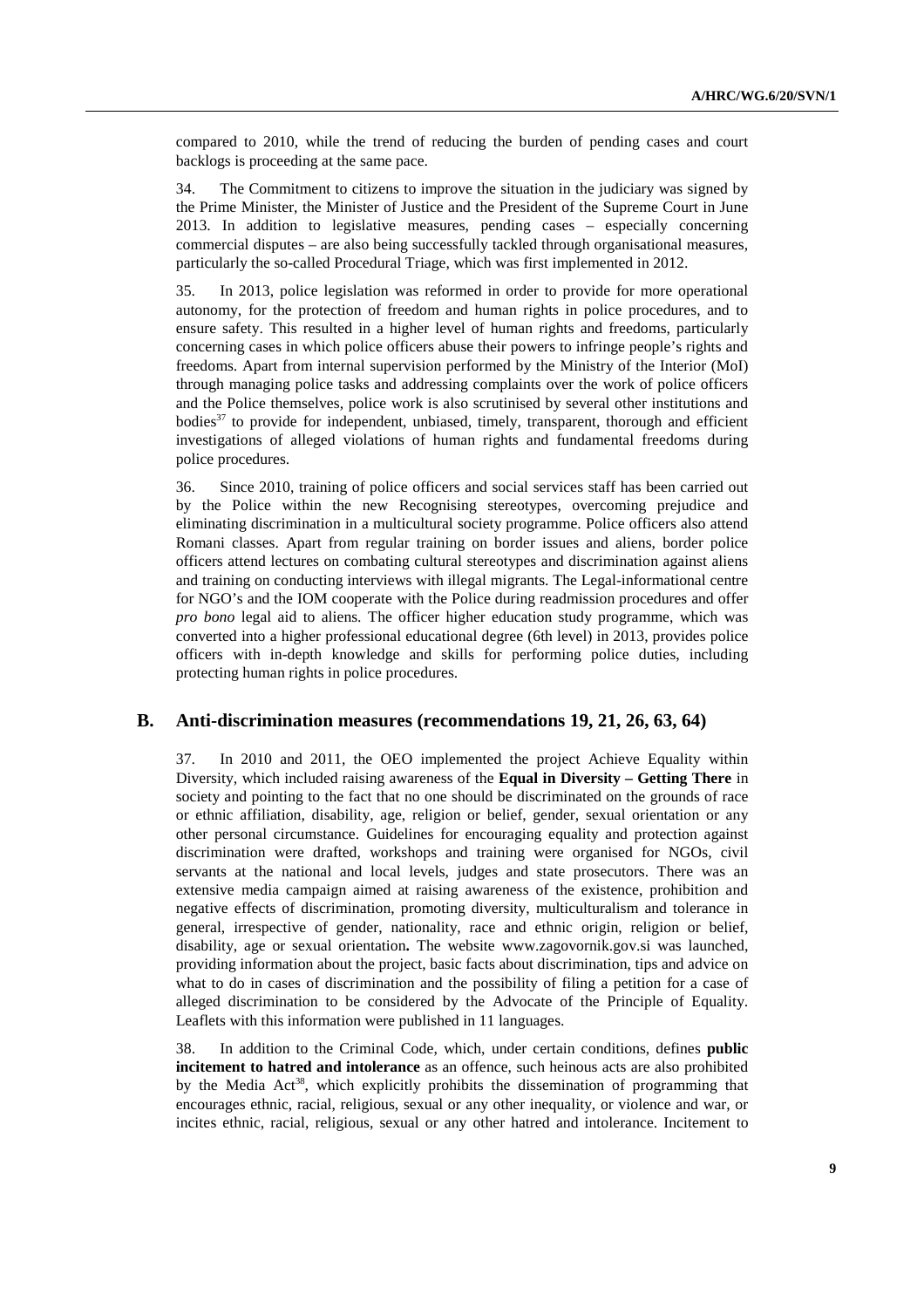intolerance also constitutes an offence under Article 20 of the Protection of Public Order  $Act<sup>39</sup>$ , when violent and audacious behaviour, misbehaviour, damage to official inscriptions, markings or decisions, writing on buildings and the destruction of state symbols is implemented for the purpose of inciting national, racial, sexual, ethnic, religious and political intolerance or intolerance of sexual orientation.

In the period  $2011-2013$ , the Culture and Media Inspectorate received four reports of alleged violations of the Media Act relating to the prohibition of hate speech and incitement to discrimination and intolerance through the media, but the inspection procedure was not initiated because no elements of hate speech were detected in the cases concerned. In 2011, the Inspectorate, having detected an alleged criminal offence of public incitement to hatred, violence or intolerance pursuant to the first and third paragraphs of Article 297 of the Criminal Code, committed through electronic publication, filed a criminal complaint against the responsible persons with the competent prosecutor's office.

40. To prevent or limit hate speech and other illegal content on the Internet and in online media, the Slovenian Internet reporting portal Web Eye, Spletno-oko.si, for anonymous reporting of hate speech and other illegal content disseminated via the Internet has proved highly effective. Spletno-oko.si operates under the Safer Internet Plus programme and the INHOPE organisation. The Office of the State Prosecutor General, the police and representatives of mass media and other organisations involved in the protection of children's rights cooperate in this project as members of the advisory body. Since 2013, the Office of Slovenia for Youth has been coordinating the CoE No hate speech movement campaign. It includes youth structures and CoE organisations involved with young people and focuses on informal education, intercultural dialogue and hate speech.

41. The annual call for co-financing mass media programmes includes an objective "the culture of public dialogue". The part of the call aimed at programmes of special importance in the public and cultural interests of Slovenia defined "ensuring compliance with the principles of cultural diversity, the principle of equal opportunities of sexes and promoting tolerance" as one of the criteria for assessing individual projects submitted by the media. For reasons of freedom of expression of the media and protection of editorial independence, direct media interference by the state is not possible and not allowed.

42. The ethical behaviour of deputies is the responsibility of the NA. Outside the scope of deputy immunity (e.g. outside NA sessions), the prohibition of hate speech applies also to deputies.

#### **1. Gender equality and empowerment of women (recommendations 4, 14, 22, 23, 25, 65– 70, 74)**

43. Within biannual action plans in accordance with the National Programme for Equal Opportunities for Women and Men 2005–2013, Slovenia continued its endeavours to promote gender equality and stop discrimination against women.

44. In cooperation with the relevant partners, the Government carried out activities aimed at increasing the number of women in top-level positions and in decision-making in business and their empowerment in science and research. Among other things, the OEO organised a conference on the role of management in shaping non-discriminatory policies, together with eliminating **gender-based discrimination**; it conducted a survey on gender balance in decision-making positions in the business sector, organised a press conference "Have we really tapped the full potential?", which focused on gender imbalance in decision-making positions, published a brochure under the same title, and cooperated with the Managers' Association – Women Managers' Section on drafting guidelines for encouraging equality in decision-making business positions.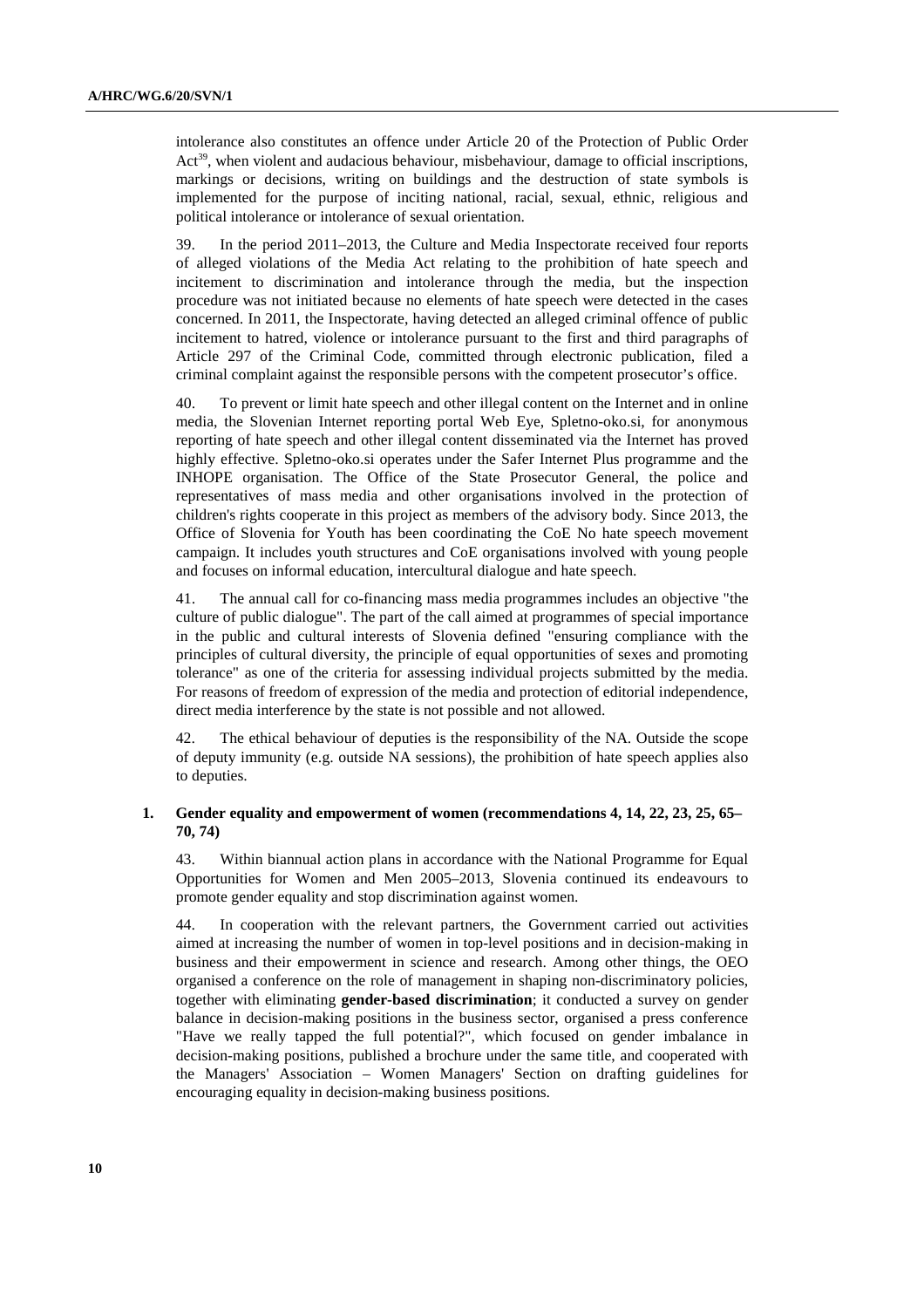45. Legislation stipulating a minimum quota of women and men on candidate lists contributed to an **increased share of women in political decision-making positions**. A draft law amending the NA Elections Act is being considered; it envisages at least a 40%40share of women and men on candidate lists and amends the rules on the composition of candidate lists. With the parliamentary elections on 4 December 2011, the share of women deputies increased considerably and women account for a third of all deputies in the NA. On 27 February 2013, a woman was elected Prime Minister for the first time.

46. Following the 2010 local elections, the OEO commissioned an analysis to examine the impact of gender quotas on the electability of women. In the 2010 elections, 11.95% of women stood for mayor and 10 were elected (5%). The share of women on candidate lists for a seat on town and municipal councils has increased to 38%, with 23.26% having been elected. In areas where the Roma community autochthonously resides, one female councillor was elected among 18 Roma councillors. The OEO co-funded an analysis of the impact of electoral districts on the electability of women to the NA. In 2011, it organised a Mentoring Day with a Female Politician in cooperation with the Government, the NA and the universities of Ljubljana, Maribor and Primorska.<sup>41</sup>

47. **Equal pay for women and men** for equal work is guaranteed by the Employment Relationship Act, which also incorporates the relevant recommendations of the ILO. The Government did not adopt any particular measures to reduce the male-female income disparity, except for awareness rising on the persisting gender pay gap and its causes on the occasion of European Equal Pay Day. The 2012 data show that the average pay of women was 4.6% below the average pay of men, making it one of the smallest disparities in the EU.

48. The prohibition of sexual harassment is regulated by the Employment Relationship Act. The Health and Safety at Work Act stipulates that at workplaces where there is higher risk of third-party violence, the employer must ensure a design and equipment of the workplace that reduces the risk of violence and allows assistance to be provided at the workplace under threat. Pursuant to the Decree on measures for protecting the worker's dignity at work in state administration<sup>42</sup>, each authority must have at least one counsellor to provide information and assistance to victims.

49. The Government pursues various activities **to identify and eliminate stereotypes**, particularly by organising consultations, training and seminars, by drafting analyses and studies on the division of power between women and men in different areas, by encouraging fathers to assume a more active role in child care and equal division of tasks within the family, as well as responsible partnership and parenting.

50. Slovenia withdrew from the Night Work (Women) Convention<sup>43</sup>, as the conditions are too limiting and imply discrimination. Despite the withdrawal, women workers will not remain without protection. The current legislation on night work guarantees special protection for night workers regardless of their gender and the tasks they perform.

51. Since 2004, a working group has been operating within the Institute of Public Health of Slovenia (IPHS) which regularly analyses all cases of **maternal death**. Each case is scrutinised following a single protocol. Based on the findings, the group publishes a comprehensive report every three years, with recommendations for clinical and public health measures in the field of reproductive health, focusing particularly on the importance of socio-economic factors, the detection and treatment of mental disorders, and the need for education and awareness raising among the general public and medical professionals. Between 2010 and 2013, several symposia were dedicated to the main causes of maternal death in Slovenia, and the national association of perinatal medicine adopted clinical guidelines. The Ministry of Health (MoH) co-finances programmes on reproductive health and rights at the national, regional and local levels. Since post-natal mental disorders and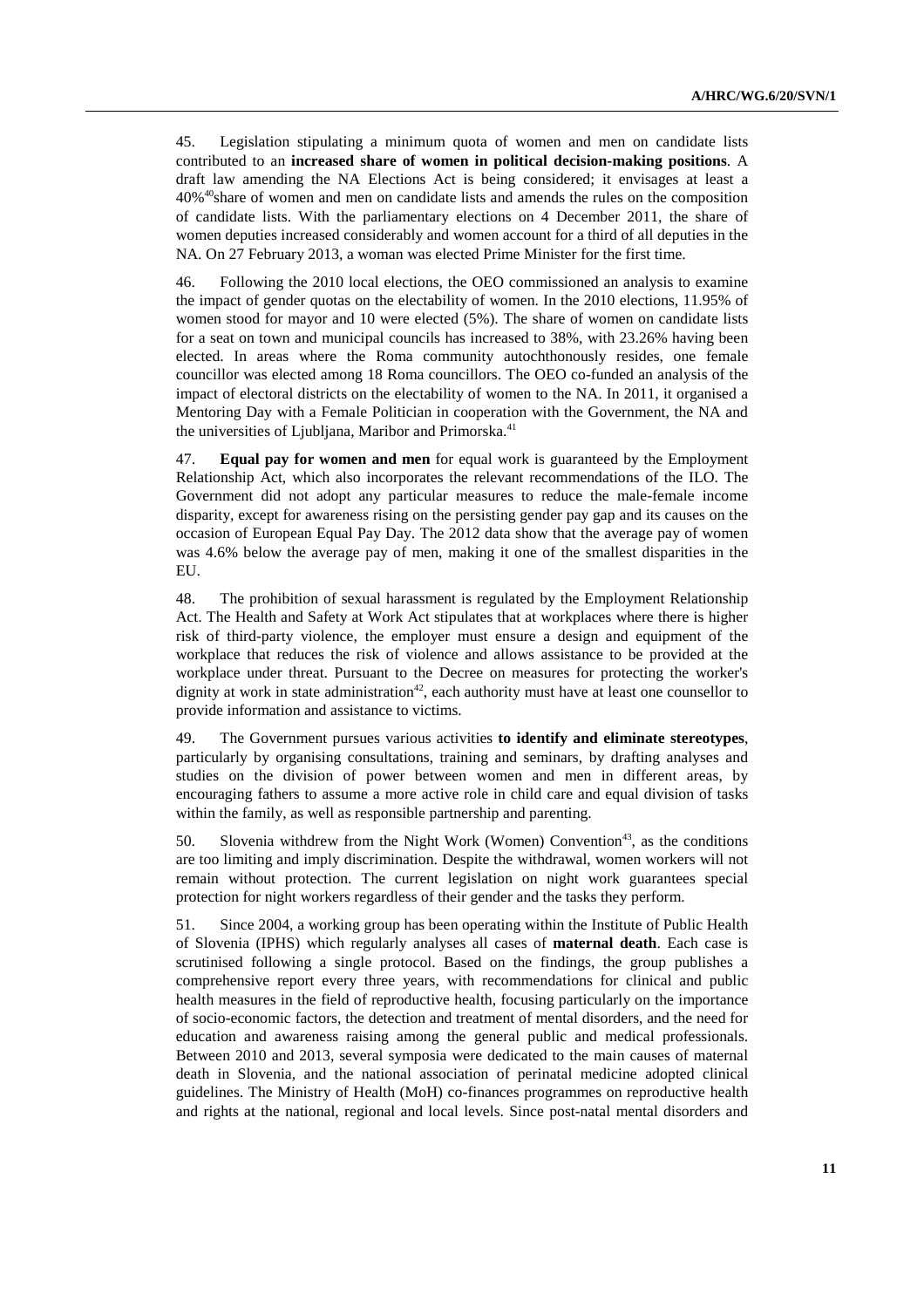suicide are among the main causes of maternal death in Slovenia, in 2013 the IPHS published a draft programme for the detection and treatment of mental problems and disorders in the perinatal period, which will serve as the basis for further activities.

#### **2. Same-sex partnerships (recommendations 5, 6, 7, 8, 22)**

52. On 16 June 2011, the NA adopted the **Family Code**, according to which a same-sex union (partnership, extramarital union) is equal to a union between a man and a woman. The Act was rejected in a referendum held on 25 March 2012, with 45.45% voting for its adoption and 54.55% against. The relevant ministry has prepared working documents for a new family code and a draft law on civil partnership. In April 2014, the draft law was submitted for inter-ministerial consideration and public debate. The procedure has been suspended following the resignation of the Government. At the 2nd IDAHO Forum in May 2014, Slovenia was among 17 countries that signed the Declaration of Intent, which draws attention to the issues of homophobia and transphobia.

#### **3. Rights of persons with disabilities (recommendations 4, 22)**

53. Slovenia boasts a modern disability policy. In 2008, it ratified the CRPD and its optional protocol.

54. November 2010 saw the adoption of the Act Guaranteeing Equal Opportunities for Persons with Disabilities<sup>44</sup>, which is intended to prevent and stop discrimination based on disability and create equal opportunities for persons with disabilities in all spheres of life. Its basic principles are the guarantee of equal opportunities as a planned activity and access of persons with disabilities to public services, the physical environment, goods and services, information, and communications. The Act also stipulates the right to equal participation in procedures before public authorities. It refers to both direct and indirect discrimination on grounds of disability. The Act includes a definition of reasonable accommodation and of harassment on grounds of disability. Existing measures in other relevant regulations have been supplemented by new ones<sup>45</sup>.

55. The 2004 Vocational Rehabilitation and Employment of Disabled Persons  $Act^{46}$ with amendments is the basic law on the employment of persons with disabilities. An analysis of its implementation shows the positive effect of the measures taken<sup>47</sup>. Despite the harsh economic and financial crisis, the share of persons with disabilities in employment has remained stable (about 4% of the active working population). Similarly, the share of persons with disabilities among the unemployed has remained the same (approximately 14%). In 2013, almost 70% more persons with disabilities found new employment than in 2008, before the onset of the crisis – a result of the active employment policy in this area: comprehensive, interconnected and combined measures of vocational rehabilitation, employment incentives and the quota system.

56. In January 2014, the Government adopted the Action Plan for Persons with Disabilities 2014–2021<sup>48</sup>. It is aimed at promoting, protecting and guaranteeing the full and equal enjoyment of human rights of persons with disabilities and promoting respect for their dignity. The programme is based on  $13$  main objectives<sup>49</sup>, with  $91$  measures which thoroughly regulate all areas of their lives. An inter-ministerial working group, which brings together the main professional institutions and representative organisations of disabled persons, was appointed to implement and monitor these objectives and measures. It reports to the Government annually.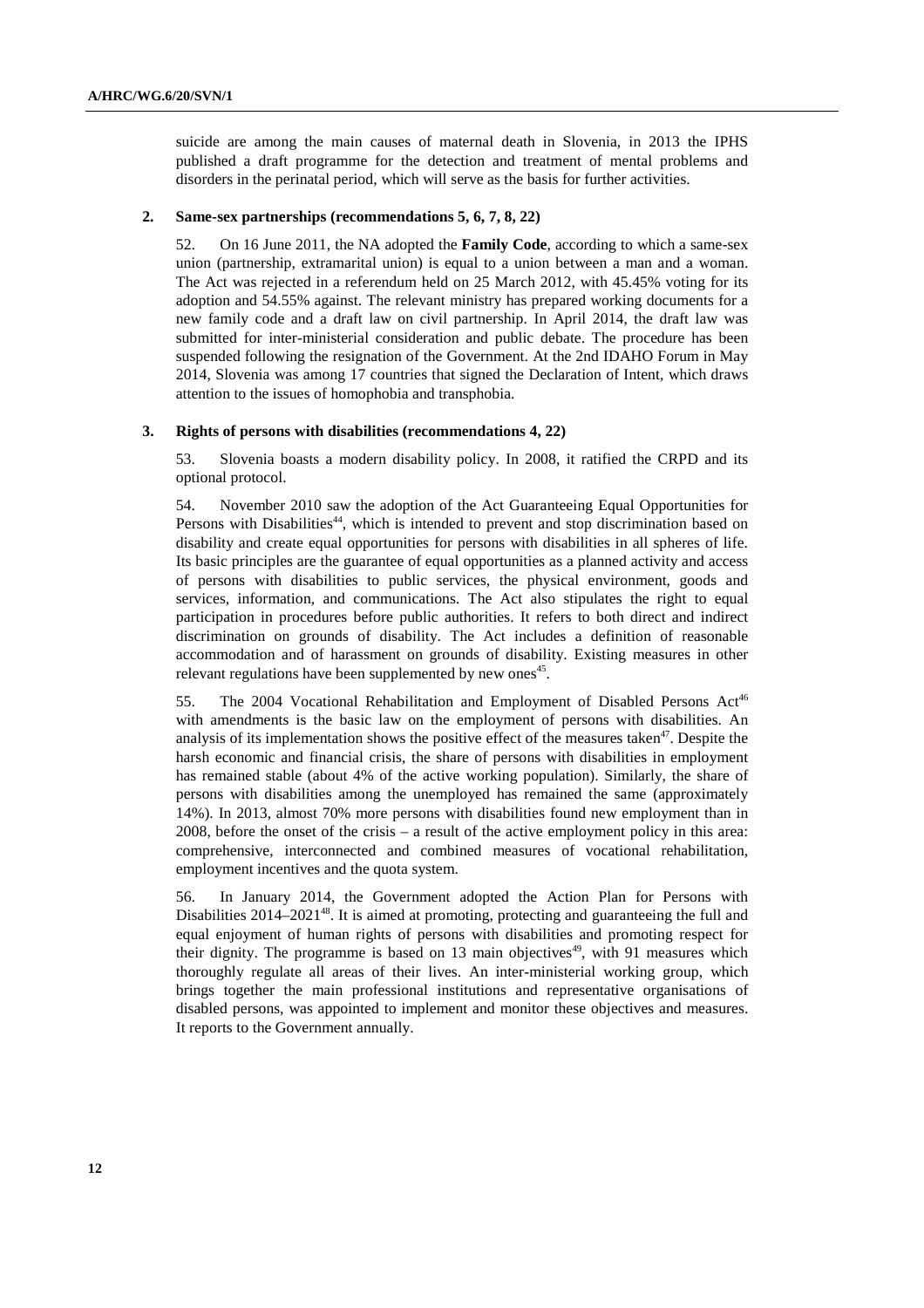#### **4. Rights of national, Roma and other ethnic communities (recommendations 27–29, 71, 73, 76, 89–92, 94, 95)**

57. A new law on the autochthonous Italian and Hungarian national communities in Slovenia is being drafted. It will guarantee more consistent implementation of their rights which are already included in more than 100 sectoral acts.

58. Certain amendments to the **2007 Roma Community Act50** are being prepared in order to comprehensively regulate its status. The protection of the Roma community is enshrined in other laws<sup>51</sup> and forms part of numerous programmes, strategies and resolutions.

59. In 2010, the Government adopted a National Programme of Measures for Roma for the Period 2010–2015, which is the national strategy for their social inclusion. Its implementation is monitored by the Government Commission for the Protection of the Roma Community. The Government reports annually to the NA on the implementation of the Act and the national strategy. The latter document defines priority areas<sup>52</sup> for short- and long-term measures at the national and local community levels. The long-term objective and purpose of the adopted programme of measures is to contribute to the development of mutual understanding and dialogue between the Roma community and the majority population, and to promote the implementation of human and minority rights. The current strategy expires in 2015. A new strategy will be adopted for the 2015–2020 period. The implementation of measures is financed by the national and local budgets and from EU funds. Documents that will serve as a basis for drawing on these funds with regard to the social inclusion of Roma are being drafted and will be included in the 2015–2020 strategy.

60. The MoH implements measures to improve the **health care of Roma**. The IPHS guarantees the regular implementation of measures in areas populated by Roma, which are evaluated annually $53$ .

61. With a view to improving **the employability of Roma** and reducing the number of unemployed, Roma are included in active employment policy programmes aimed at training, employment incentives and the creation of jobs and promotion of selfemployment.

62. In 2011, MESS amended the Strategy of the **education of Roma,** which encourages their access to education, also by financing Roma teaching assistants. MESS provides funds for social incubators, which are important centres of extracurricular activities, as well as learning assistance for young and adult Roma within their communities. The Ministry prioritises the inclusion of Roma in pre-school institutions and finances several projects to stimulate cooperation among different local players<sup>54</sup>. MESS also sets more favourable norms and standards for classes with Roma pupils, provides funds for teaching aids, prints Roma fairy tales and works on Roma history and literature, as well as Romani language, and manuals for working with Roma pupils. Slovenian schools and pre-school institutions do not segregate Roma children. They attend regular classes, except those with special needs according to the Placement of Children with Special Needs Act.

63. In November 2011, the Government Commission for the Protection of the Roma Community approved the concept of modernising **Roma settlements**, i.e. good practices in resolving housing issues, which include the modernisation and development of Roma settlements, their public infrastructure, spatial continuity and interconnectedness with surrounding settlements, the participation of Roma in the development and maintenance of the settlement, and preservation and development of Roma culture.

64. The objective of this spatial planning policy is comprehensive integration of Roma into the Slovenian society, i.e. gradual formal, infrastructural and social integration of Roma settlements into the Slovenian settlement system, with concurrent rehabilitation of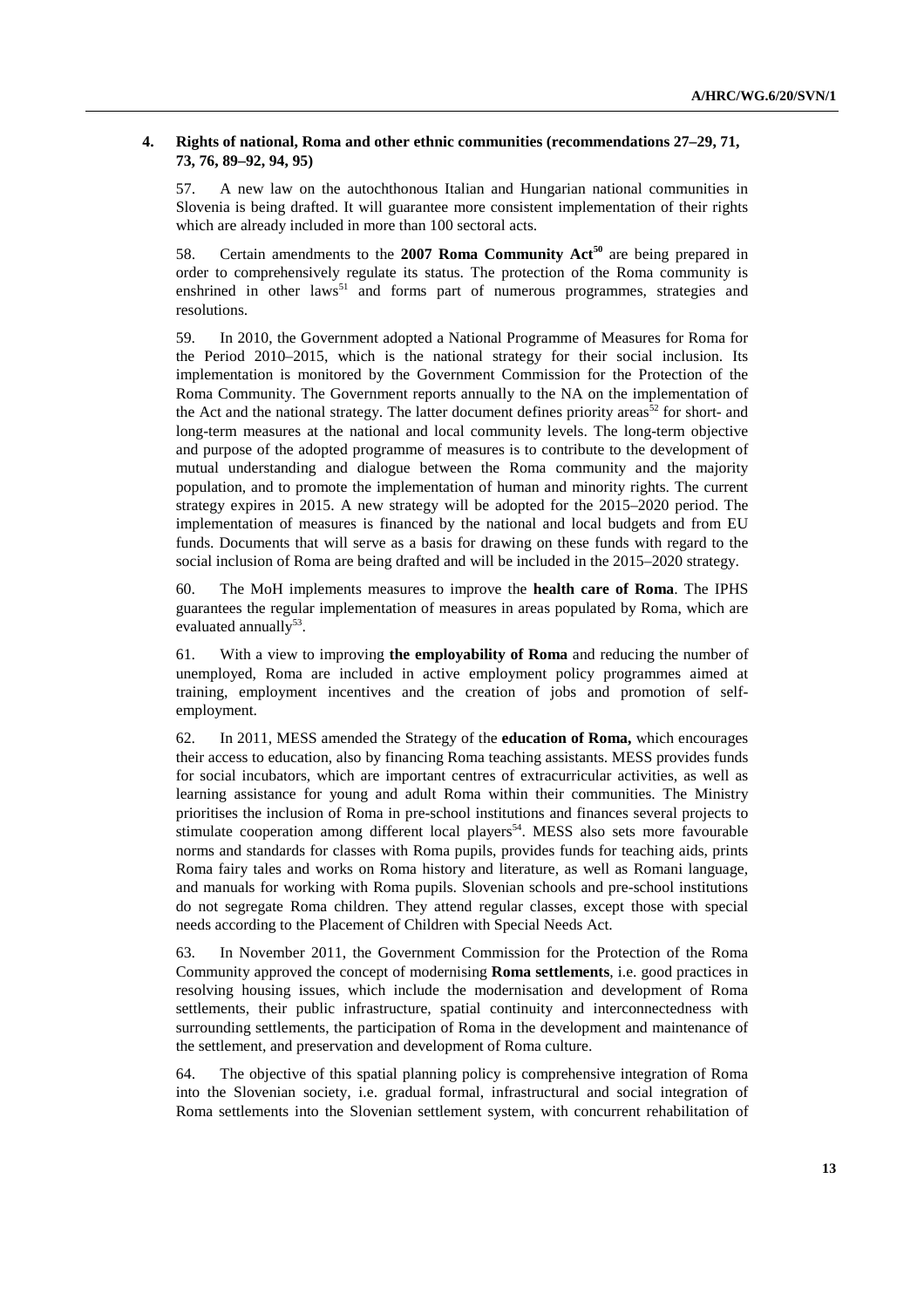these areas. This can only succeed in partnership between municipalities, the Roma and state institutions. Given the current legal order and applicable legislation in Slovenia, spatial planning is the exclusive responsibility of municipalities. These must include Roma settlements in their settlement systems and municipal spatial plans, enable their further development and legalisation, and provide them with public utilities.

65. Based on public tenders, the line ministries provide for the regulation of the basic infrastructure in Roma settlements (construction, renovation or modernisation of water supply networks, sewerage, connection to power supply networks, construction and reconstruction of local roads)<sup>55</sup>. In the 2014–2020 period, the relevant ministry will replace public tenders with a programme-based approach<sup>56</sup>.

66. In addition to the general voting right to which Roma are entitled as citizens of Slovenia, they also hold a special voting right in twenty municipalities where they have been historically present, which enables them to elect their own representative to the municipal council. In certain municipalities in which Roma have not been historically present and consequently have no representative on the municipal council, special municipal working bodies are set up to monitor the situation of the Roma community, through which Roma may engage with the municipality and present their own initiatives and proposals.

67. The MoC has been developing a dynamic model to protect the **cultural rights** of minorities, which includes the Roma community. On this basis various anti-discrimination measures, including the co-financing of Roma cultural projects. The Ministry also provides counselling, workshops and expert assistance for Roma.

68. Since 1990, the MoC has systematically implemented measures for minority communities, including those not explicitly mentioned in the Constitution. The rights of minorities are addressed in the context of support for human rights and cultural diversity. In compliance with Articles 14, 61 and 62 of the Constitution, members of all minority communities are guaranteed individual rights to preserve their own national, linguistic and cultural features. For a number of years, the Ministry has developed and, on the basis of regular evaluations, upgraded and improved the model for protecting the cultural rights of various minority groups, which also comprise ethnic minorities, including the national communities recognised under the Constitution, the Roma community and other minority ethnic communities.

69. Minority policy is implemented through a programme aimed at protecting their cultural identities and an integration programme aimed at improving access to cultural goods, services and creativity. The MoC strives to protect the cultural rights of minorities and other social groups with financial and organisational instruments<sup>57</sup> as well as normative instruments<sup>58</sup>.

70. In 2012, the MoC commissioned a study "Ethnic Vitality of Areas Inhabited by Small Minority Ethnic Communities and Autochthonous Peoples", which was aimed at identifying the cultural needs and their articulation in areas populated by Gottschee German settlers, Serbs in Bela Krajina and Croats along the border with Croatia. The study shows that special attention should be devoted to regional integration and maintaining local identities.

71. In February 2011, the Slovenian NA adopted the Declaration of Slovenia on the Status of National Communities of Members of Nations of the Former SFRY in Slovenia<sup>59</sup>, which concerns the implementation of the rights of these communities in education as well as cultural and political participation. On 17 October 2013, the Government Council for Issues concerning the National Communities of Members of Nations of the Former SFRY in Slovenia was re-established on the basis of the provisions of the Declaration, as a consultative body of the Slovenian Government for the situation of these communities. All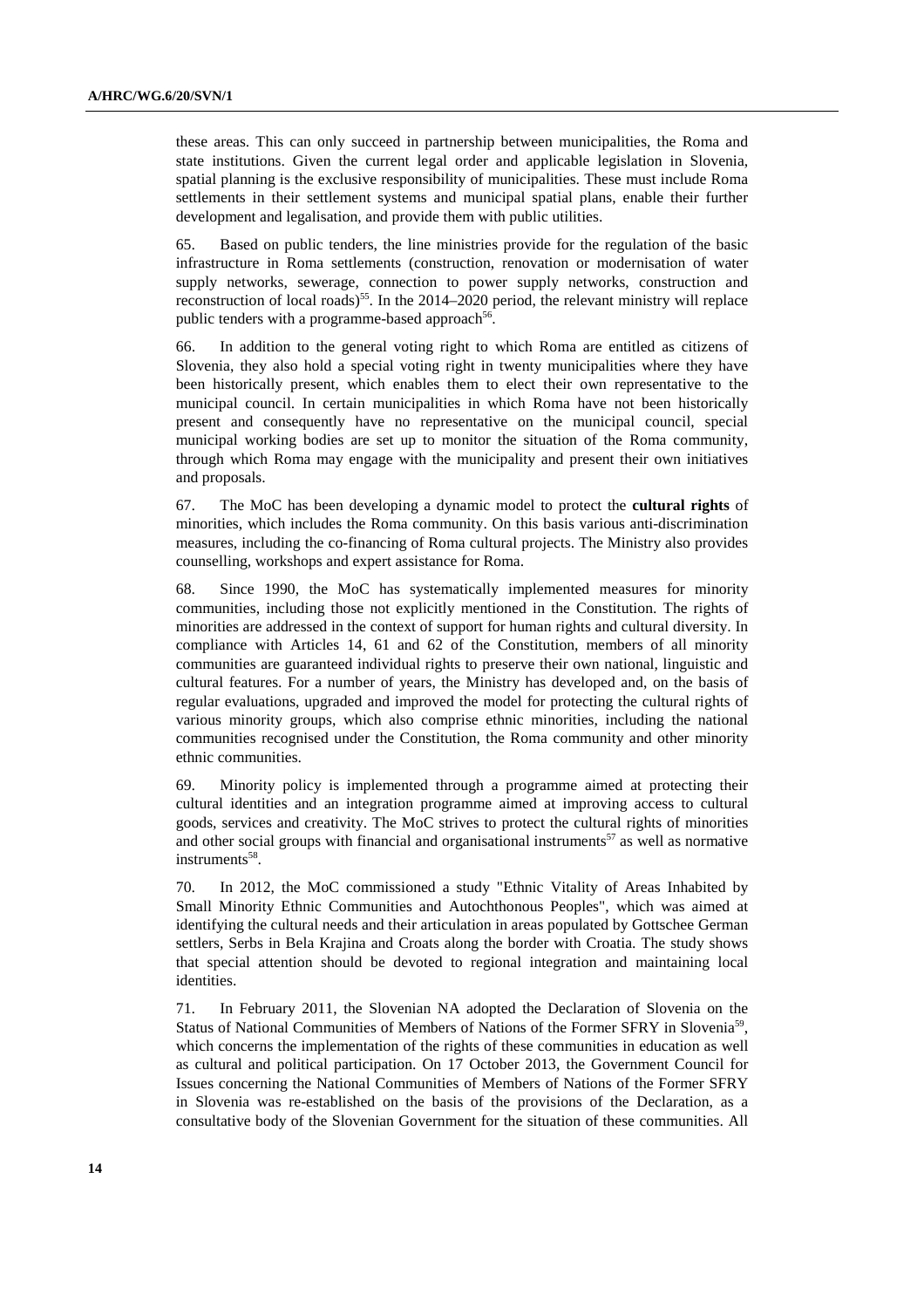representatives of national communities, ministries and government bodies are equal members of the Council, which addresses issues, requirements and proposals concerning the preservation, promotion and development of ethnic and national identities of members of all national communities.

## **C. Violence against women and domestic violence (recommendations 18, 23, 32–39, 72)**

72. The Slovenian Criminal Code defines the criminal offence against marriage, family and children. Issue is also regulated by the Family Violence Prevention  $Act^{60}$ . Domestic violence prevention campaigns are being implemented in cooperation with NGOs.

73. In 2009, Slovenia adopted the Resolution on the 2009–2014 National Programme on Prevention of Family Violence (NPPFV). This strategic document sets out objectives, measures and key players to reduce and prevent domestic violence. The document aims to combine measures implemented by various ministries and provides for effective activities to reduce domestic violence, both in terms of identification and prevention. Therefore, the Resolution also provides for the implementation of a national awareness-raising campaign on the issue of violence and for reducing the extent of such deviant behaviour in every society. Rules were adopted in certain fields to implement the 2008 Family Violence Prevention Act (FVPA), effectively provide assistance to children and cooperate with other authorities.

74. The two-year nation-wide awareness raising campaign "VESNA – to live a life free of violence" officially started on 7 March 2014 with a national conference. The target group is women of three generations (young women, adults and old women), for whom different, target-oriented activities have been envisaged. Activities are tailored to the needs and lifestyle of each target group.

75. Several other sector-specific implementing acts on education, health care, social security, and the police have been passed to implement the FVPA, effectively provide assistance to children and cooperate with other authorities $61$ .

76. The Slovenian Research Agency, the OEO and the MoI/Police co-financed the target research project "Violence and Responses to it in the Private Sphere and Partnerships". At the end of 2010, the results of the first empirical national research on violence in the private sphere and partnerships were published, and followed at the end of 2011 by analyses on the work of the Police, courts and social services concerning violence against women and domestic violence. The research has shown that the number of cases of domestic violence that are detected, identified and processed by institutions is increasing. This is also due to the implementation of legislation that both enables and imposes the obligation of institutions to provide effective assistance to victims and to prosecute offenders. In addition, the number of cases processed also increased as a result of the victims' increased willingness to seek help and the increased awareness and sensitivity of staff in institutions established to help such victims.

77. Adopted in 2013, the Police Tasks and Powers  $Act^{62}$  significantly upgraded the police restraining order. Police officers may impose such a measure on the offender not only on the scene of the offence, but also immediately after the offender has been apprehended, regardless of location. An offender who has repeatedly violated a restraining order may be detained by the Police and, at the same time, a fine may be imposed. For the cases when the place that the offender must not approach is an education institution attended by a victim who is a child or a minor, the legal basis was added to inform the relevant personnel at the education institutions of the duration of the restraining order or other information vital to the protection of the victim.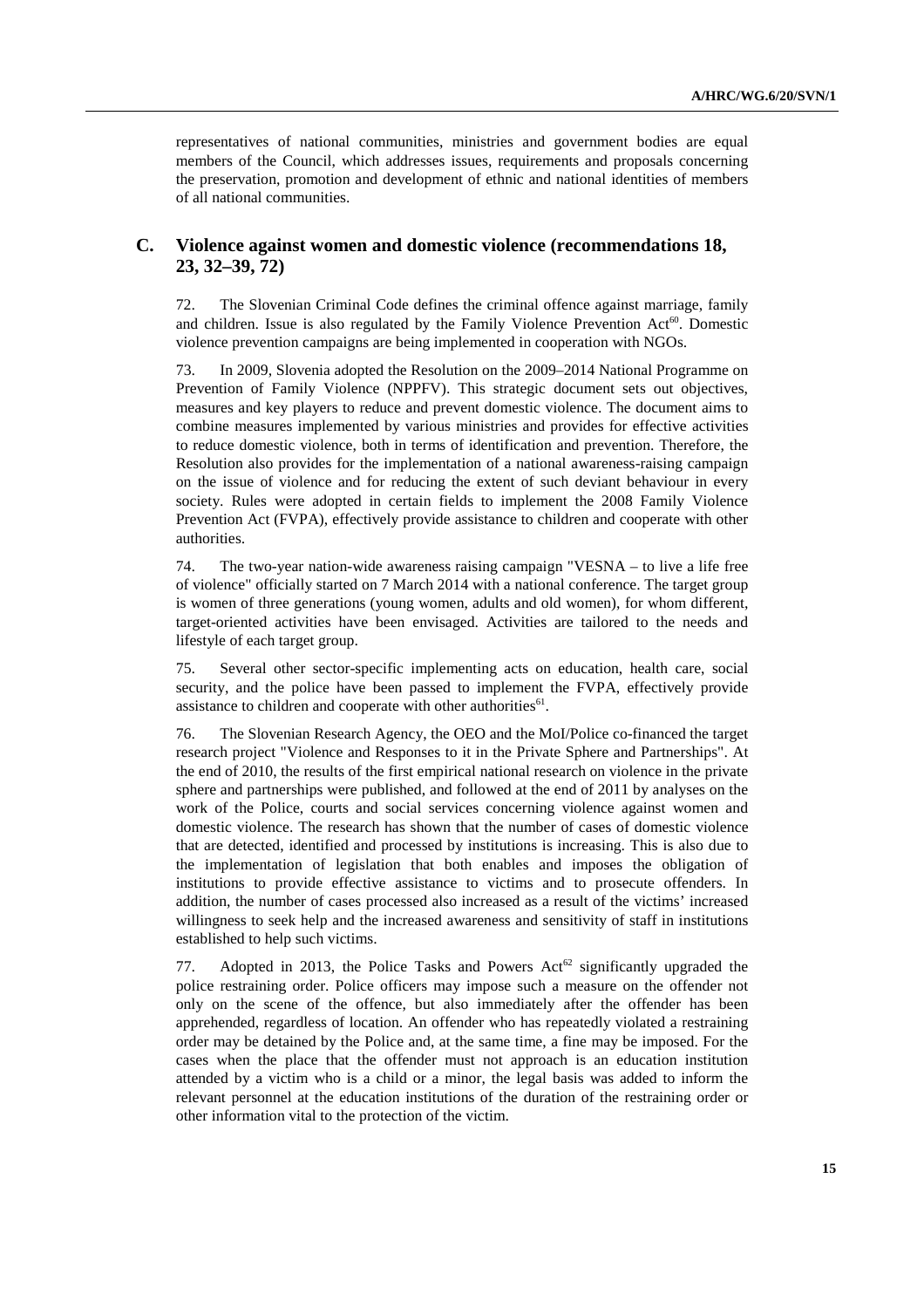78. With a view to raising public awareness, the Police publish on its web page, in several foreign languages, information on domestic violence and on police procedures.

79. Housing capacities for women victims of violence have increased. One of the safe houses has also been adapted for the needs of disabled persons. One crisis centre has been adapted for the needs of older people. The network of crisis centres and shelters expanded to regions in which such services were previously unavailable, and the housing capacities for victims of violence are currently provided for.

80. NGOs caution about the changed criminal offence of threat under Article 135 of the Criminal Code, which stipulates that the threatening of the security of another person without any consequences and when only one person is involved is liable to private prosecution63. This change was made particularly due to prosecutors' experience of a large number of withdrawn complaints of injured parties during the later stages of the procedure. The adequacy of this solution is being reviewed in 2014.

81. The available statistics show the improved effectiveness of justice in terms of prosecutions and conviction related to the offence of domestic violence under Article 191 of the Criminal Code<sup>64</sup>.

## **D. Children's rights and violence against children (recommendations 4, 9, 12, 13, 17, 24, 50–53, 75)**

82. Regarding general executive measures, in 2006, on the basis of the recommendation of the Committee on the Rights of the Child, the Government adopted the Programme for Children and Youth 2006–2016. Since the basic document needed revising, the Government adopted the updated Programme for Children and Youth 2013–2016. The Child Observatory within the Social Protection Institute organised a single database on children and youth. In recent years, Slovenia has devoted particular attention to vulnerable groups of children. An important novelty in the prevention of child abuse is the passage of the FVPA and adoption of the Resolution on the 2009–2014 NPPFV<sup>65</sup>.

83. The amended Criminal Code specified criminal offences against sexual integrity of children in more detail, including Article 175 (Exploitation through Prostitution) and Article 176 (Presentation, Manufacture, Possession and Distribution of Pornographic Material). The sentence was elevated to a maximum of eight years, and intentional access to child pornography by computerised means was criminalised. The amendment introduced a new Article 173 a (criminal offence of soliciting persons under 15 years for sexual purposes), which incriminated grooming<sup>66</sup>.

84. Human rights education has already been introduced in the Slovenian school system and training programmes. Slovenia continues its efforts, also at the international level, by supporting the UN Declaration on Human Rights Education and Training, which was adopted by the UNGA, and by promoting and further implementing the World Program for Human Rights Education.

85. In 2011, as part of the e-Justice project and to implement draft Article 35 of the CoE Convention on the Protection of Children against Sexual Exploitation and Sexual Abuse, the Ministry of Justice (MoJ) placed video conference equipment in 11 child-friendly interview rooms at social services.67 MoJ is preparing interdisciplinary training for experts on how to conduct interviews with children, including in the child-friendly interview rooms, by using video conference equipment.

86. Following expert consultations, which were organised by the Supreme Court in 2008, the judiciary, on the basis of opinions of various experts and the experience of judges acquired when working with children involved in criminal proceedings, issued a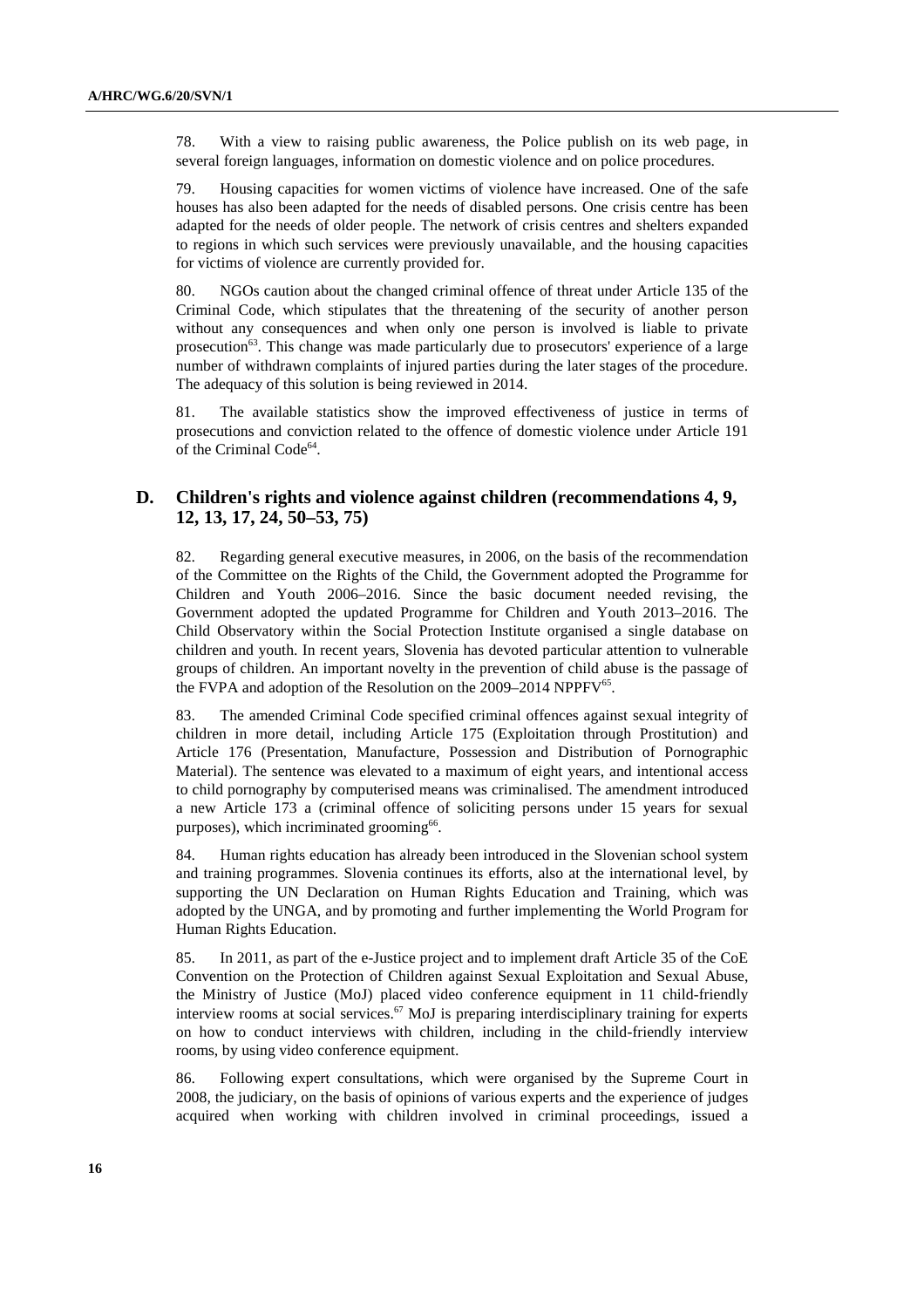publication tailored to the needs of children of different age groups. To facilitate and prepare children to testify in criminal proceedings, the publication aims to explain to children in a friendly manner their role in the proceedings, as well as the importance and functioning of the court. The website of the courts has published the following brochures: "Jan and Jana Go to Court" for children aged 5–8 and "Going to Court as a Witness" for children aged 9–13.

87. According to the FVPA, children are a specially protected category covered by MLFSAEO, since all relevant authorities – when encountering violence against a child – must take immediate and effective action. The Act particularly stipulates that children are considered victims of violence even if the violence occurs against another family member in their presence. Nevertheless, the provision of the Family Code, which was rejected in a referendum on 25 March 2012, was wider, banning all forms of corporal punishment by parents, other persons, state authorities or providers of public services responsible for the care of children.<sup>68</sup>

### **E. Freedom of religion and belief (recommendations 59, 60, 61, 62)**

88. Slovenia guarantees freedom of religion and belief. According to the Criminal Code, public incitement to hatred, violence or intolerance based on religion is punishable by imprisonment up to two years. Incitement to religious hatred is also prohibited under the Religious Freedom Act. Freedom of construction and use of premises and buildings for religious purposes is provided for in the Religious Freedom Act. In 2013, the Islamic Religious Community laid the foundation stone for an Islamic cultural centre and mosque in Ljubljana.

# **F. Persons transferred from the Register of Permanent Residents to the register of aliens after Slovenia's independence (recommendations 77– 83, 85–87)**

89. In 2010, the NA passed the Act Amending the Act Regulating the Legal Status of Citizens of Former Yugoslavia Living in Slovenia<sup>69</sup>, which entered into force on 24 July 2010 to implement the decision of the Constitutional Court of Slovenia No. U-I-246/02-28 of 3 April 2003. The NA passed the amending Act with a view to finally regulating the legal status of persons erased from the Register of Permanent Residents. In addition to the implementation of the Constitutional Court Decision No. U-I-246/02-28 and the remedying of the non-compliance established therein (including by the regulation of the status with retroactive effect, i.e. since the erasure), the Act also regulates certain other, related, issues<sup>70</sup>. The content of the Act was also reviewed by the Constitutional Court. In its Decision No. U-II-1/10-19 of 10 June  $2010<sup>71</sup>$ , the Constitutional Court ruled on the unlawfulness of the required referendum, and also ruled that the amending Act remedies, in a constitutionally adequate manner, the non-compliance established in Constitutional Court Decision No. U-I-246/02-28, and that it legitimately regulates other issues<sup>72</sup>as they are closely connected with the remedying of the incompliances. The Court also assessed that the amending Act would provide the basis for finally regulating the legal status of citizens of other republics of the former SFRY erased from the Register of Permanent Residents, unless their status has already been regulated.

90. The amending Act also sets out the requirements to be met by a foreign national who was citizen of another republic of the former SFRY on 25 June 1991, and who has not yet obtained a permanent residence permit in Slovenia, to obtain the permit regardless of the provisions of the Aliens Act. The amending Act also lists cases in which it is deemed that citizens of other republics of the former SFRY who had been erased from the Register of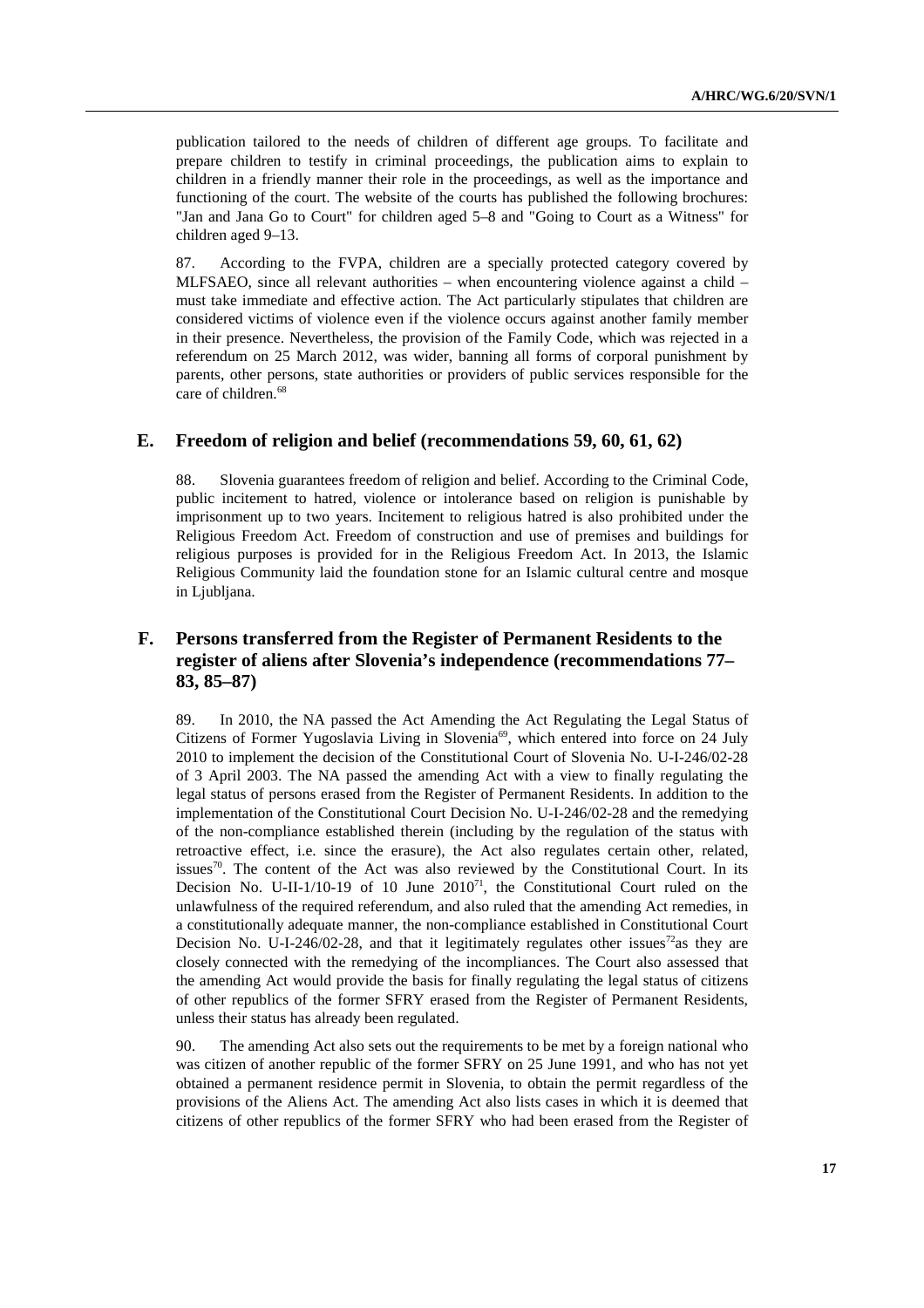Permanent Residents had permanent residence permits and registered permanent residence also with retroactive effect, i.e. from the cessation of registration of permanent residence onwards (in respect of which they are issued with a special decision). According to the amending Act, a permanent residence permit may be obtained by persons erased from the Register of Permanent Residents who do not live in Slovenia due to justified absence.

91. As the regulation of the status of persons erased from the Register according to the amending Act and the effective management of administrative procedures also required that these persons be informed of the content of the amending Act, MoI presented the Act to those interested before its entry into force. Thereafter, the Ministry issued a special brochure in the Slovenian language which is available at all administrative units in Slovenia and at diplomatic missions and consular posts of Slovenia in the successor states of the former SFRY. It was also distributed to NGOs. In January 2012, MoI published the brochure in four additional languages of the successor states. The brochures and all relevant information are also available at the Ministry's website.

92. In addition to the amended Act regulating the status of persons erased from the Register of Permanent Residents in Slovenia and guaranteeing persons who left Slovenia the possibility of obtaining permanent residence permits, also with retroactive effect, Slovenia adopted a special compensation scheme in 2013, and an act providing for the redress of damages suffered by these persons. The Act on Compensations for Persons Erased from the Register of Permanent Residents (ARD), entered into force on December 2013 and with effect from June 2014.

93. The Act provides for compensation for damages suffered by persons erased from the Register of Permanent Residents after Slovenia's independence, remedies the violation of human rights and fundamental freedoms, and executes the judgement of the Grand Chamber of the European Court of Human Rights (ECHR) of 26 June 2012 passed in *Kurić and others v. Slovenia*. The Slovenian legal order systemically provides for just satisfaction, i.e. the compensation for damages suffered by persons erased from the Register of Permanent Residents.

94. The Act on Compensations stipulates that eligible persons may claim pecuniary compensation in an administrative procedure in which the pecuniary compensation will be set depending on the period of erasure since the date of erasure. For each completed month of erasure, a person is entitled to 50 euros compensation.

95. In addition to exercising the right to pecuniary compensation in an administrative procedure, the Act on Compensations offers eligible persons the option of claiming compensation in a judicial procedure in accordance with the general provisions of the Civil Code, with an additional three-year period for filing actions.

96. In addition to pecuniary compensation, the Act on Compensations provides for other forms of just satisfaction, providing or facilitating access to rights in various other areas regarding which it was deemed that such benefits could be useful or necessary. According to the Act on Compensations, eligible persons will be entitled to the payment of contributions for compulsory health insurance, to inclusive and priority consideration in social assistance programmes, to facilitation in exercising rights to public funds, to state scholarships, to equal treatment as Slovenian citizens in resolving housing problems, to access to the education system, and to participation or priority treatment in integration programmes.

97. The judgement of the Grand Chamber of the ECHR passed, on 12 March 2014 in *Kurić and others v. Slovenia* shows that the costs of compensation are subject to the discretion of the respondent state, and that, due to the exceptional circumstances of the case, the solution of awarding compensation on the basis of a lump sum appeared to be appropriate and that the state is free to select the method of implementing the judgement.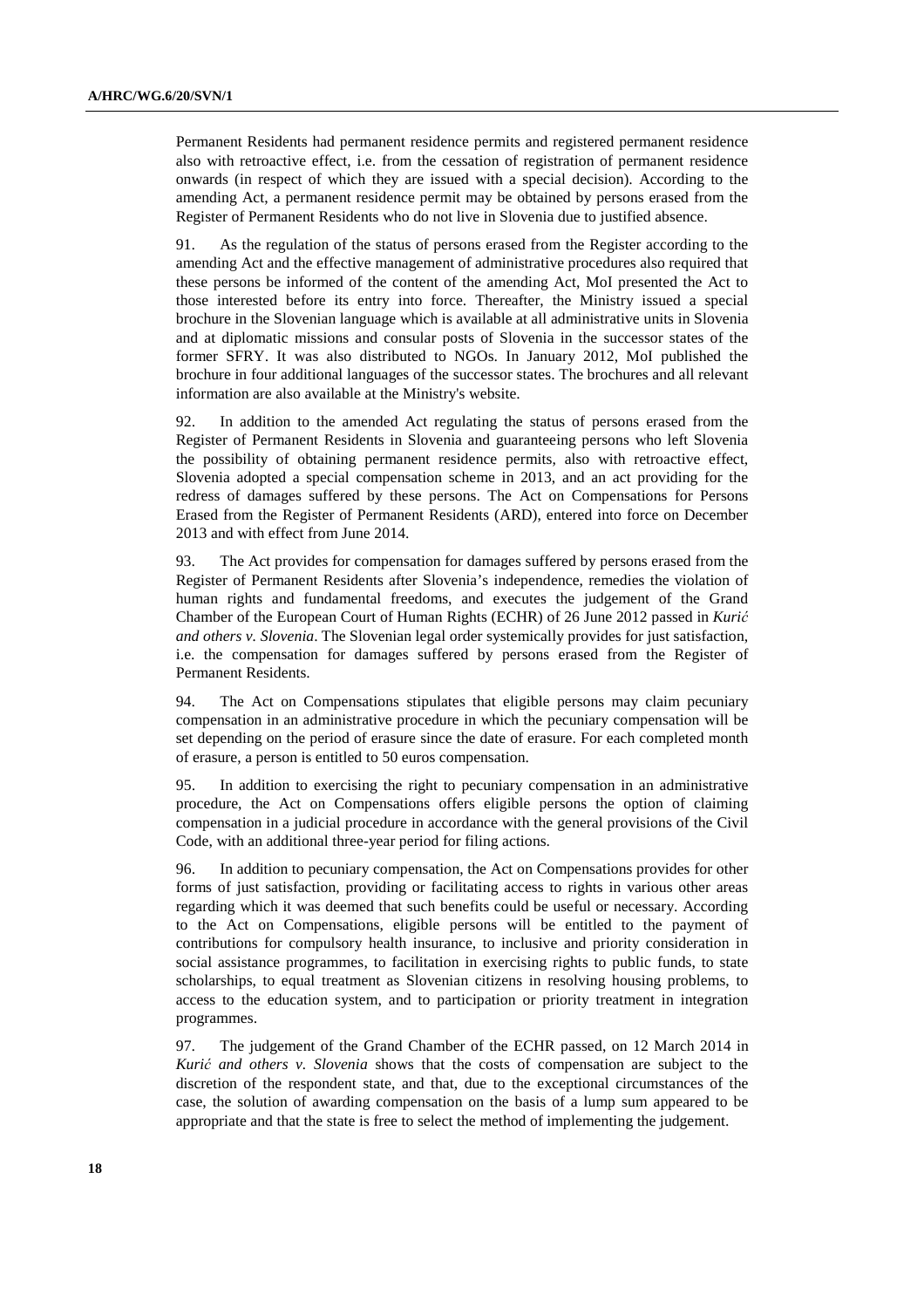## **G. Rights of aliens and asylum seekers (recommendations 1, 4, 27, 96)**

98. The Government is examining the possibilities of ratifying the International Convention on the Protection of the Rights of All Migrant Workers and Members of Their Families, whereby most of the rights in the Convention have already been included in the Slovenian legal system, and the scope and protection of migrant workers have been adequately regulated at the national level. Slovenia is a party to both international covenants on human rights, the ILO conventions C97 and C143 and the European Social Charter, which all contain a wide spectrum of protection of the rights of migrant workers.

99. During the reference period, Slovenia began intensively implementing integration measures with a view to developing a comprehensive and effective integration policy based on intercultural dialogue. Taking into account that integration is a dynamic and two-way process, Slovenia provides numerous programmes assisting immigrants in their integration into society and organises regular training for civil servants on intercultural competencies and an awareness-raising campaign for the majority population of the importance of accepting migration and on refugee issues. In recent years, the programmes have been made more accessible to foreign nationals.

100. All proposed amendments to legislation governing international protection are submitted to the UNHCR for preliminary observations and remarks. These remarks should be taken into account as far as possible. Both the UNHCR and NGOs engaged in international protection have been actively involved in implementing the provisions of the International Protection Act.

#### **H. Trafficking in human beings (recommendations 11, 16, 39–50)**

101. With the reform of the Inter-ministerial Working Group on the Fight against THB in 2012, the National Coordinator on the issue of THB was tasked with reporting before the relevant commission of the NA.

102. In the period between 2011 and 2013, the law enforcement authorities recorded and dealt with several forms of THB<sup>73</sup>. Most of the cases were identified as a form of exploiting prostitution and other sexual abuse of victims of trafficking. Instances of forced labour were also considered, such as forced begging and forced commission of crimes (e.g. theft) $74$ .

103. Providing assistance and protecting trafficking victims is carried out on the basis of legally provided public tenders for programmes of assistance published by the MoI and MLFSAEO, and implemented by the NGOs selected in the tendering procedure. Engaging NGOs was also the main focus of the National Coordinator. As a result, another NGO was included in the new intergovernmental working group in 2012.

104. Since 2010, trafficking was prevented through a number of events and awarenessraising projects among the general public, including target risk groups. The general public was informed of the different forms of media reporting; the topics and events were also accessible at a government web site set up for this purpose. The target risk groups (adolescents and migrant workers) were informed about the risks of trafficking through various government projects. The prevention also includes training for professionals encountering this issue in their work. In October 2010, the MoJ published a translation of the leading judgement of the ECHR on  $THB^{75}$ , which is included in training material for judges. Police officers participated in training programmes to uncover such trafficking. The Slovenian Police took part in the drafting of a manual of the FRONTEX Agency to identify potential trafficking victims. Regular training is provided for the staff of education institutions, diplomatic missions and consular posts, and social workers.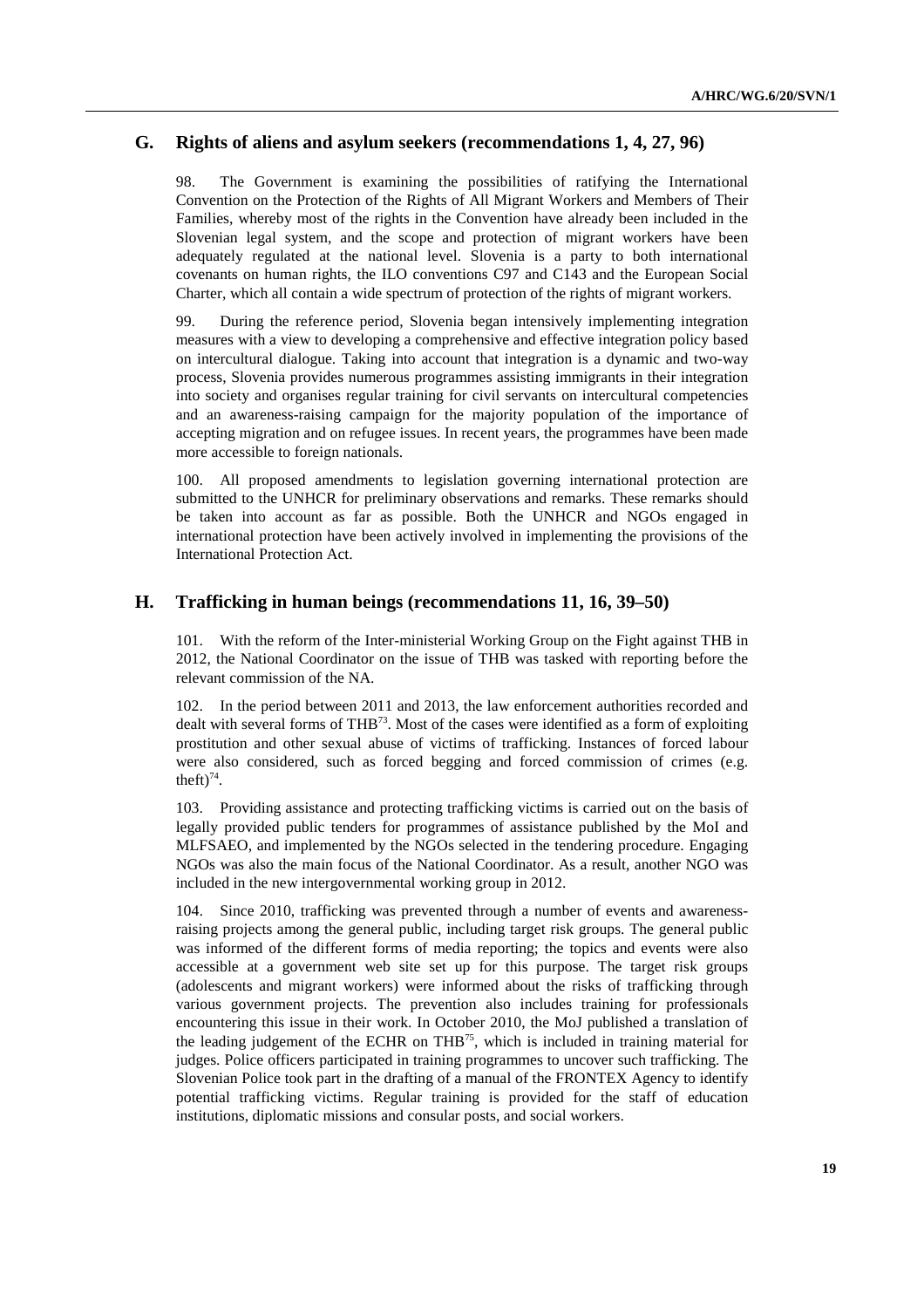105. Child victims of trafficking are a special category in the fight against THB, to which Slovenia devotes adequate legal and other attention. Fight against trafficking in children, child prostitution and child pornography forms part of the biannual joint Government action plan for the fight against THB.

106. The 2013 manual of the FRONTEX Agency containing indicators of potential trafficking victims was drafted to serve as a tool for border police officers to identify potential perpetrators or victims quickly and effectively and is available in electronic form on the Police web site, which makes it accessible to all police officers in Slovenia.

*Notes* 

- <sup>1</sup> Official Gazette of the Republic of Slovenia (hereinafter Ur.l.RS) No. 91/2011.
- $2$  Most of the provisions of Directive 2011/36/EU have been transposed into national legislation.
- <sup>3</sup> Amendments were made to articles 90, 97 and 99 of the Constitution.
- <sup>4</sup> National Reform Programme presents the country's policies and measures to sustain growth and jobs and to reach the targets of the EU strategy Europe 2020. 5 In 2012, the EU-28 average was 34.4%.
- 
- <sup>6</sup> The average for EU-28 was 30.6%.
- 7 Ur.l.RS Nos. 62/2010, 40/2011, 40/2012, 57/2012, 14/2013.
- 8 Ur.l.RS Nos. 61/2010, 40/2011, 110/2011, 40/2012, 14/2013.
- <sup>9</sup> Ur.l.RS No. 99/2013.
- 10 Ur.l.RS No. 99/2013.
- 11 Ur.l.RS No. 58/2011.
- 12 Ur.l.RS No. 90/2013.
- 13 Ur.l.RS No. 90/2013.
- 14 Ur.l.RS No. 41/2011.
- 15 Ur.l.RS No. 60/2010.
- <sup>16</sup> Ur.l.RS No. 21/2013.
- <sup>17</sup> The necessary measures are envisaged in the draft law on student work which is currently being considered by the Government. MLFSAEO expects to limit student work through the above and other measures, such as tax relief for employers who hire unemployed persons and benefit refunds upon the employment of young unemployed, resulting in an increased number of employment contracts. 18 Ur.l.RS No. 14/13.
- 
- 19 Ur.l.RS No. 40/12.
- 20 Ur.l.RS No. 91/13.
- <sup>21</sup> In 2010, 782 beneficiaries received a housing subsidy, in 2011, 816 beneficiaries, and in 2012 as many as 1,406, which is partly due to the fact that municipalities cannot provide enough low-cost
- housing. 22 As part of the austerity measures, the national housing savings scheme was abolished in 2012, since its original purpose had not been fulfilled.
- <sup>23</sup> Chapter 2.4 in Part III of the report includes a detailed description of the issue.
- <sup>24</sup> Official Gazette of the Republic of Slovenia No. 50/10.
- <sup>25</sup> Chapter 6 in Part III of the report includes a detailed description of the issue.<br><sup>26</sup> Ur.l.RS No. 99/13
- 
- <sup>27</sup> Ur.l.RS Nos. 11/11, 98/11, 83/12, 111/13 and 114/13.
- <sup>28</sup> Ur.l.RS Nos. 50/11 and 57/11.<br><sup>29</sup> Ur.l.BS No. 26/2014
- Ur.l.RS No. 26/2014.
- 30 Ur.l.RS No. 87/11.
- $31 \text{ Ur.l.RS No. } 45/2010.$ <br> $32 \text{ Ur.l.BS Nos. } 14/2007$
- Ur.l.RS Nos. 14/2007, 46/2010, 40/2012, and 100/2013.
- $33$  Earlier requirement was 100 members with 10 years of previous activities.<br> $34$  Erom 2000 and 2010, respectively, certain important categories of cases and
- 34 From 2009 and 2010, respectively, certain important categories of cases are designated as constituting court backlog earlier than hitherto. Accordingly, before the adoption of the new methodology, certain cases that were considered as constituting court backlogs if they had been in the judicial system for 18 months, are now considered as such if more than 6 months have passed since they were received, and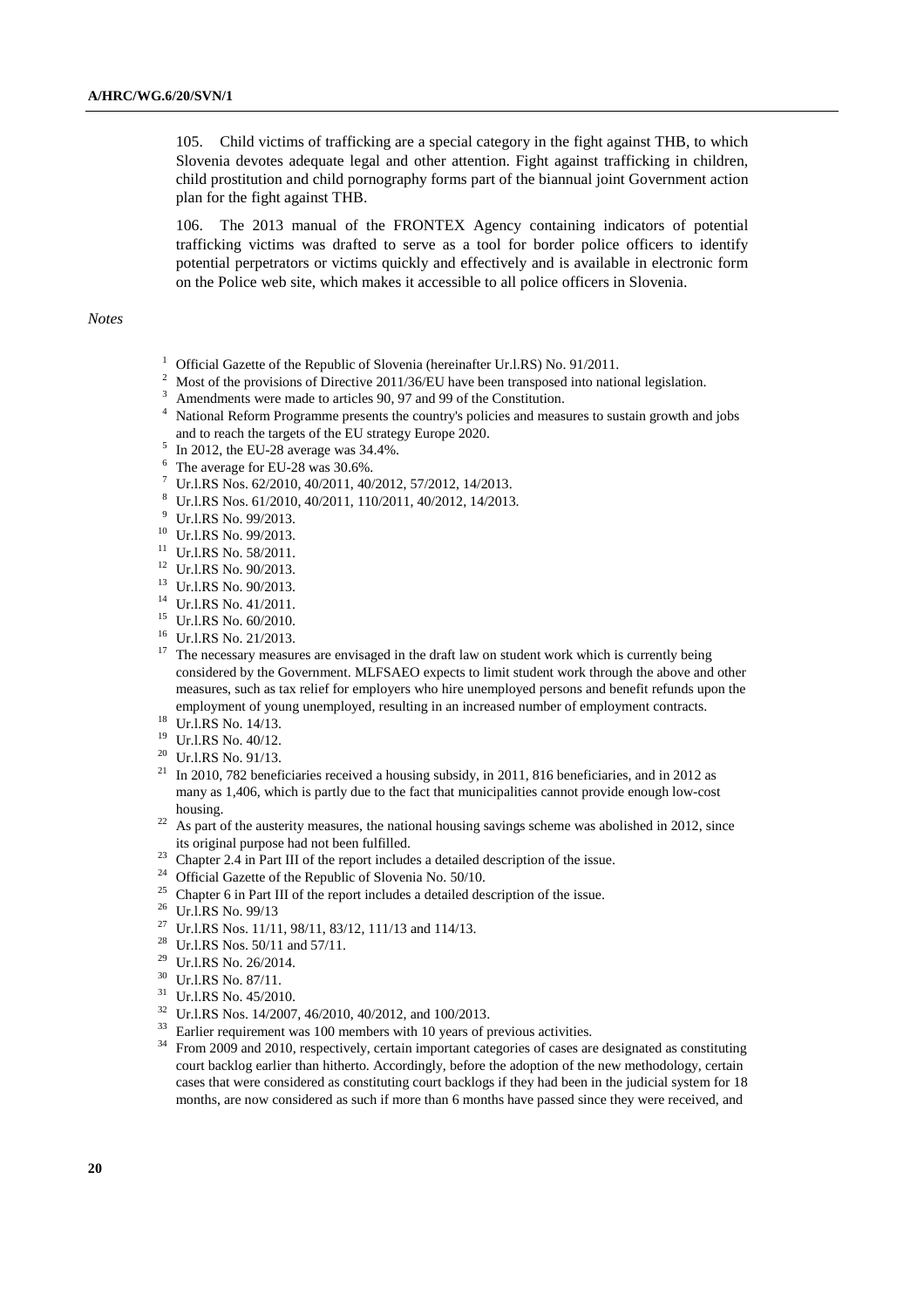sometimes even in cases when they are older than three months.<br><sup>35</sup> Ur.l.RS No. 96/2009.<br><sup>36</sup> Expressed 55 first instance district and least courts.

- 
- $36\overline{)}$  Formerly 55 first-instance district and local courts.<br> $37\overline{)}$  The meet important being the Department for the L
- 37 The most important being the Department for the Investigation and Prosecution of Officials with Special Authorisations within the Specialised State Prosecutor's Office.<br>Ur.l.RS No. 110/2006.
- 
- 39 Ur.l.RS No. 70/2006.
- 40 Instead of current 35%.
- It was intended to give female students an opportunity to familiarise themselves with politics, political life and active participation. 42 Ur.l.RS Nos. 36/2009 and 21/2013.
- 
- 43 ILO Convention 89.
- 44 Ur.l.RS No. 94/2010.
- <sup>45</sup> Among others, new measures include the right to assistive devices to overcome communication obstacles, right to reimbursement of costs of vehicle alteration, and financing of a call centre for the
- deaf.<br><sup>46</sup> Ur.l.RS No. 87/2011.
- 47 Vocational rehabilitation, system of quotas, employment incentives, etc.
- 48 It is a follow-up to the 2006 Action Programme for Persons with Disabilities 2007–2013.
- <sup>49</sup> The main objectives include: awareness raising and information, housing and inclusion, accessibility, education, work and employment, financial and social security, health and health care, cultural expression, sports and leisure activities, religious and spiritual life, organisations of persons with disabilities, violence and discrimination, and aging with disability. 50 Ur.l.RS No. 33/2007.
- 
- 51 Local Self-Government Act, Local Elections Act, Voting Rights Register Act, Organization and Financing of Education Act, Elementary School Act, Pre-school Education Act, Media Act, Act Implementing the Public Interest in the Field of Culture, Librarianship Act, Promotion of Balanced Regional Development Act, Radiotelevizija Slovenija Act, Financing of Municipalities Act, Cultural Heritage Protection Act, Criminal Code of the Republic of Slovenia, Public Interest in Youth Sector
- Act, Slovenian Press Agency Act.<br><sup>52</sup> They concern housing, education, employment, health care, preserving and developing different varieties of Romani, culture, informational and publishing activities, awareness raising, and
- combating discrimination.<br><sup>53</sup> On the basis of national conferences on the reduction of inequality in the health of the Roma population, and the health of Roma women and children; programmes to promote health among Roma; activities aimed at improving the rate of immunisation and earlier recourse to medical assistance and respecting the instructions of health-care workers, and workshops focusing on health in Roma settlements.<br><sup>54</sup> See examples of good practices.
- 
- 55 In 2012, 18 projects in 16 municipalities were co-financed. In 2013, 18 projects in 11 municipalities were co-financed.<br><sup>56</sup> In future, programmes to equip Roma settlements with basic public utility infrastructure will be
- drafted at municipal level and will include all the needs of Roma settlements, together with financial evaluation and overall assessment. Municipalities will integrate their programmes in regional development programmes, which will be in accordance with Slovenia's development strategy and will specify the time-frame and financial evaluation, and a system for monitoring, assessing and organising implementation.<br><sup>57</sup> Expert assistance and consultations for all providers engaged in minority issues, the open-door day
- organised by the heads of departments for all artists engaging in minority issues, etc. Mediation, legal advice on awareness-raising, etc.
- 
- 59 Ur.l.RS No. 7/2011.
- 60 Ur.l.RS No. 16/2008.
- $<sup>61</sup>$  MLFSAEO, the Police, social services, educational institutions, multidisciplinary teams, and regional</sup> services, etc.<br><sup>62</sup> Ur.l.RS No. 15/2013.
- 
- 63 This means that the State Prosecutor does not prosecute *ex officio.*